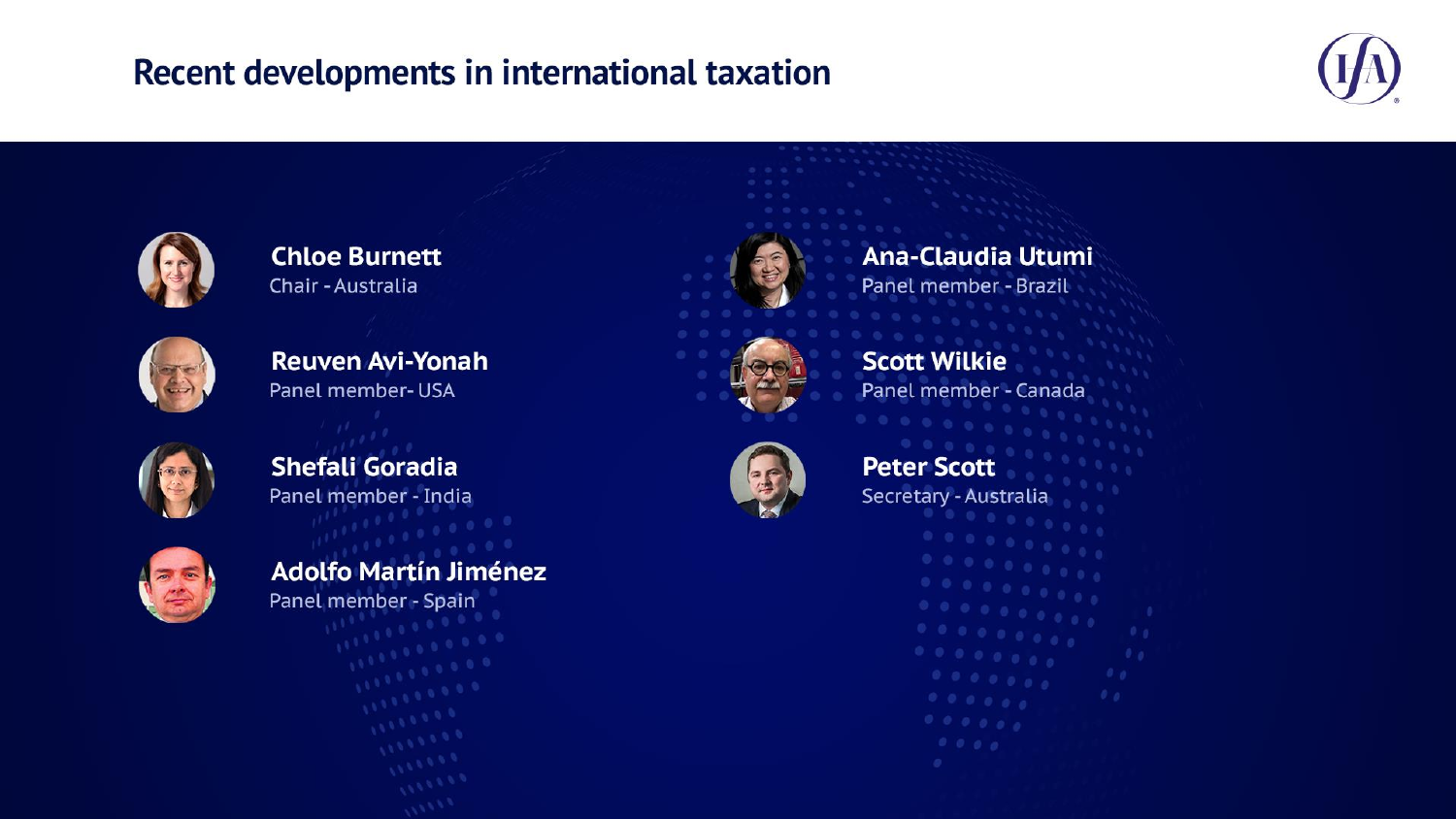

# Recent Developments in International Taxation 25 November 2020

www.ifa.nl | IFA©2020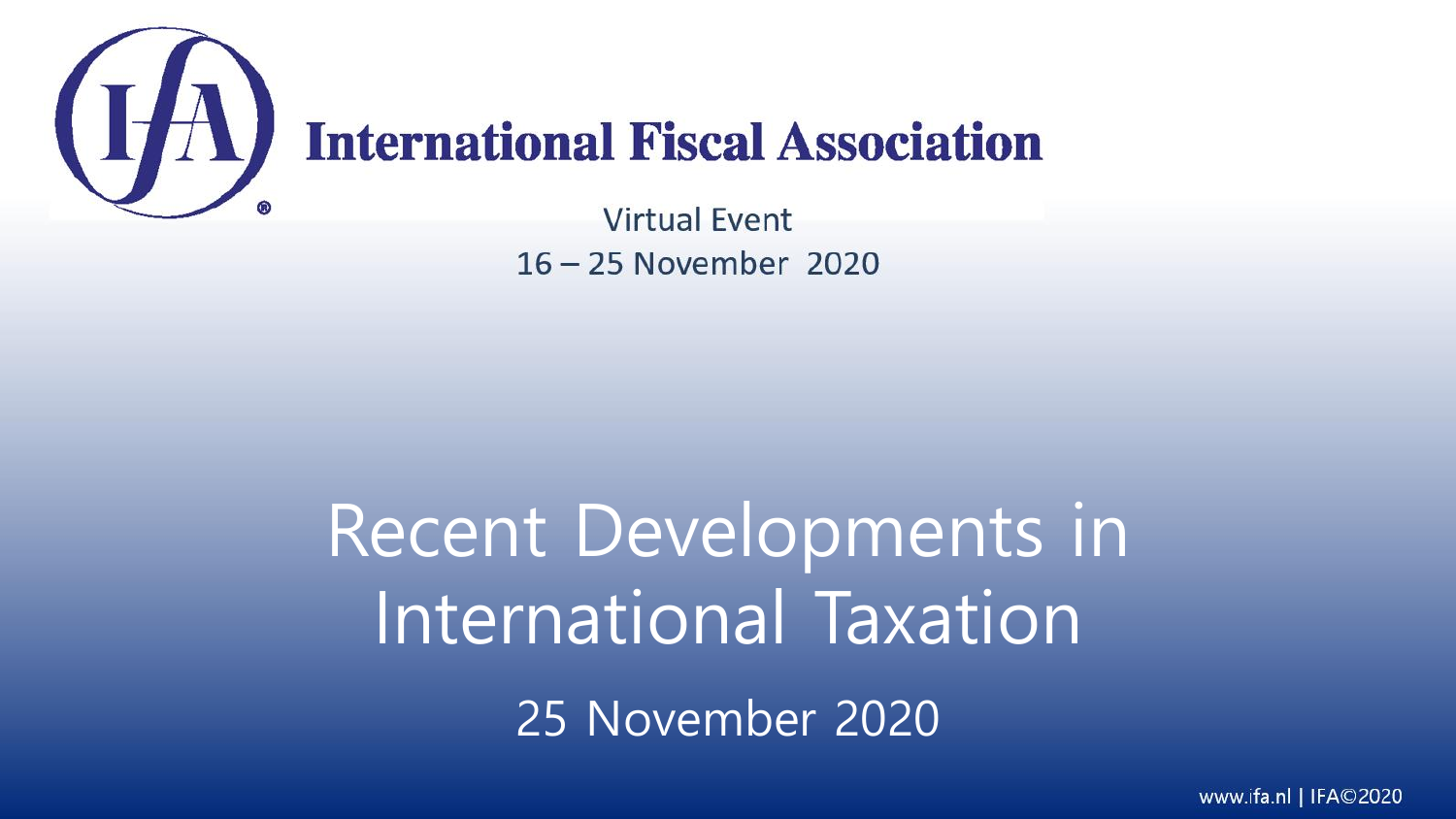

## **International Fiscal Association**

Virtual Event 16 – 25 November 2020

## Panel Members **Chair: Chloe Burnett (Australia)**

- Adolfo Martín Jiménez (Spain)
- Ana Claudia Utumi (Brazil)
- Reuven Avi-Yonah (USA)

Secretary: Peter Scott (Australia)

- Scott Wilkie (Canada)
- Shefali Goradia (India)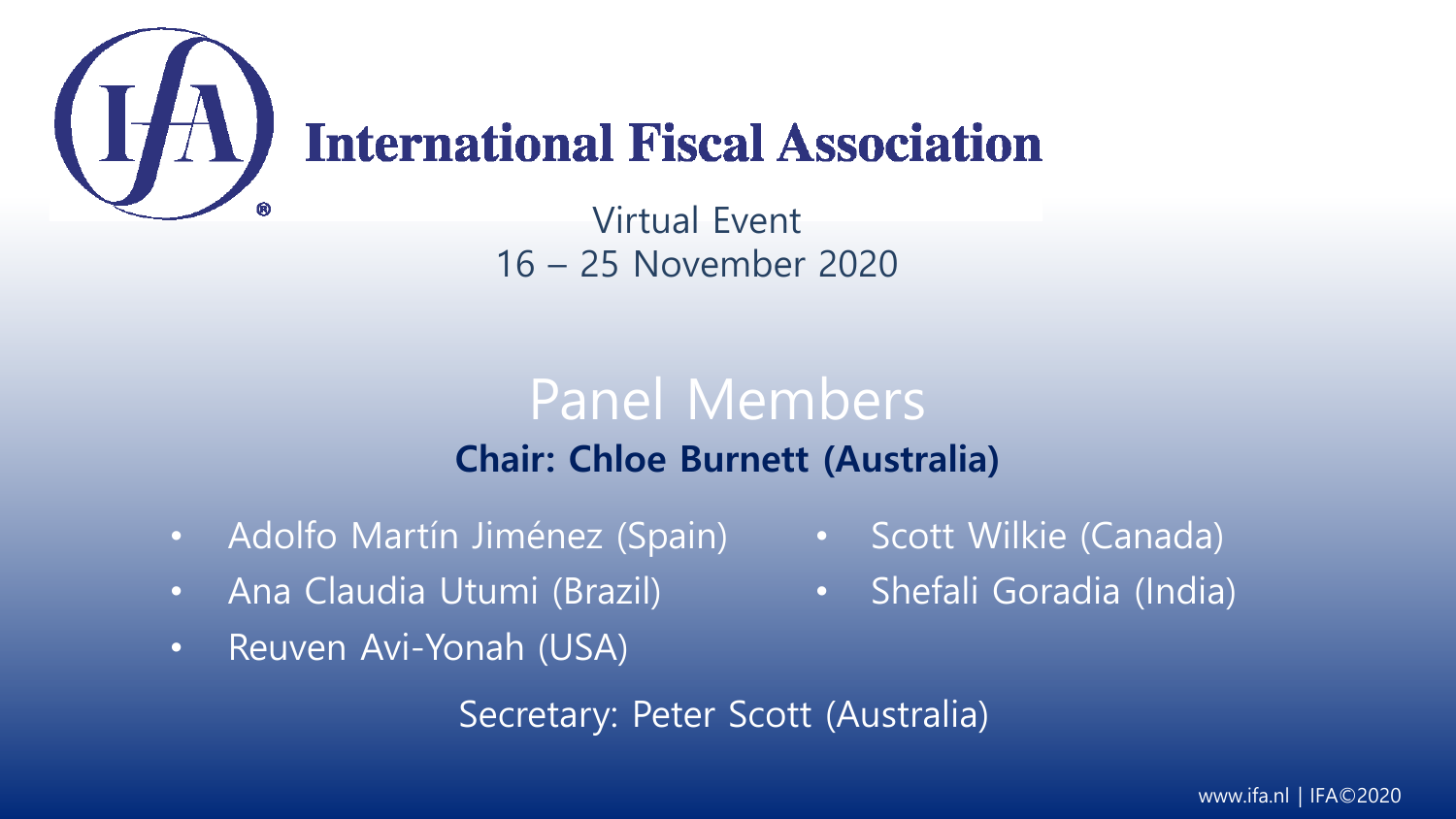

## **Agenda**

- Transfer pricing:
	- What is the "transaction"? What role for private law?
	- Case law updates
- Coverage and influence of treaties: shrinking or growing? Case law updates
- Developing/middle income country interests recent developments
- Exchange of information developments
- Dispute resolution developments
- Fiscal versus tax policy in the current economic "shock"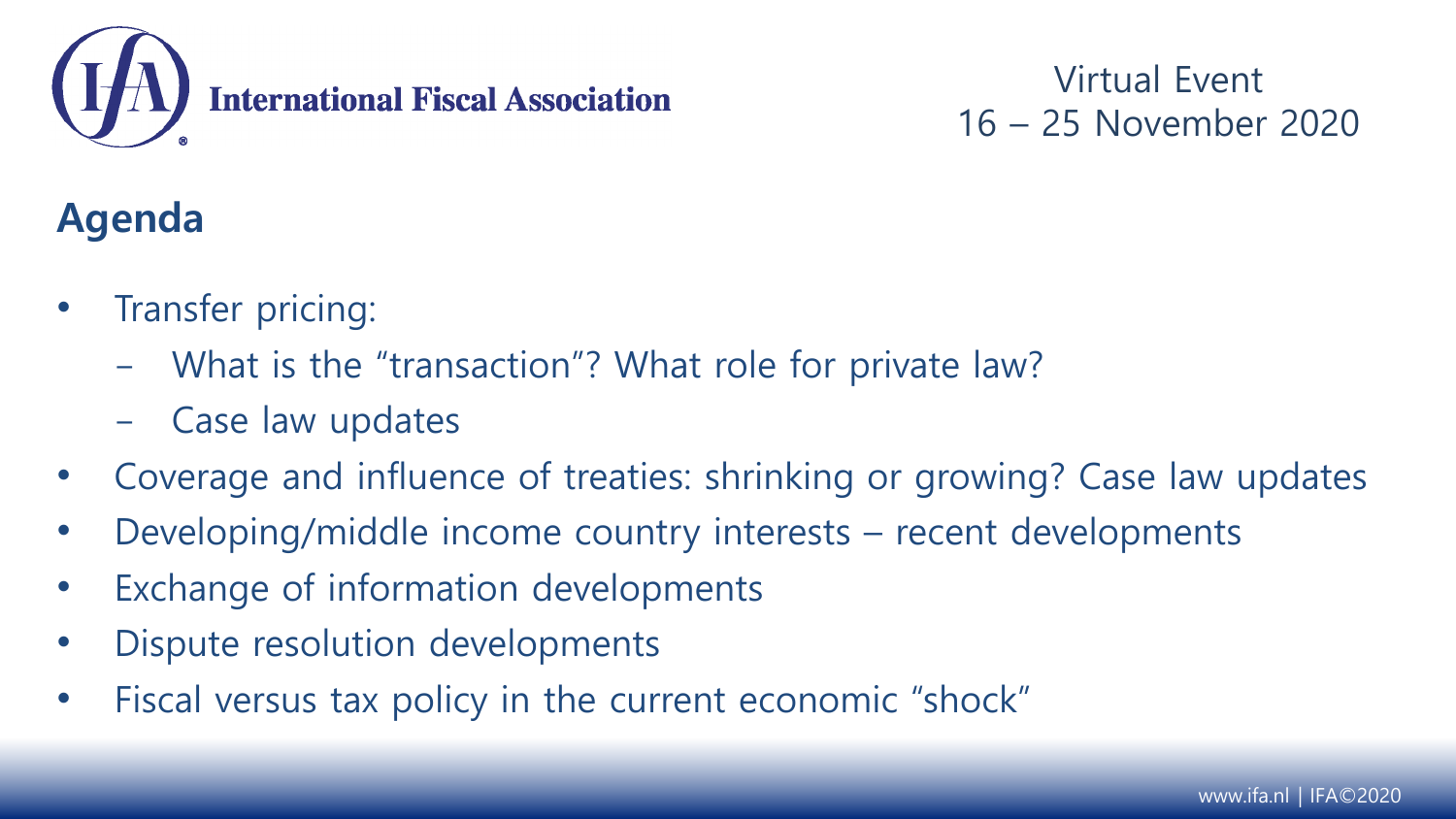

# Transfer pricing – What is the "transaction"? What role private law?

www.ifa.nl | IFA©2020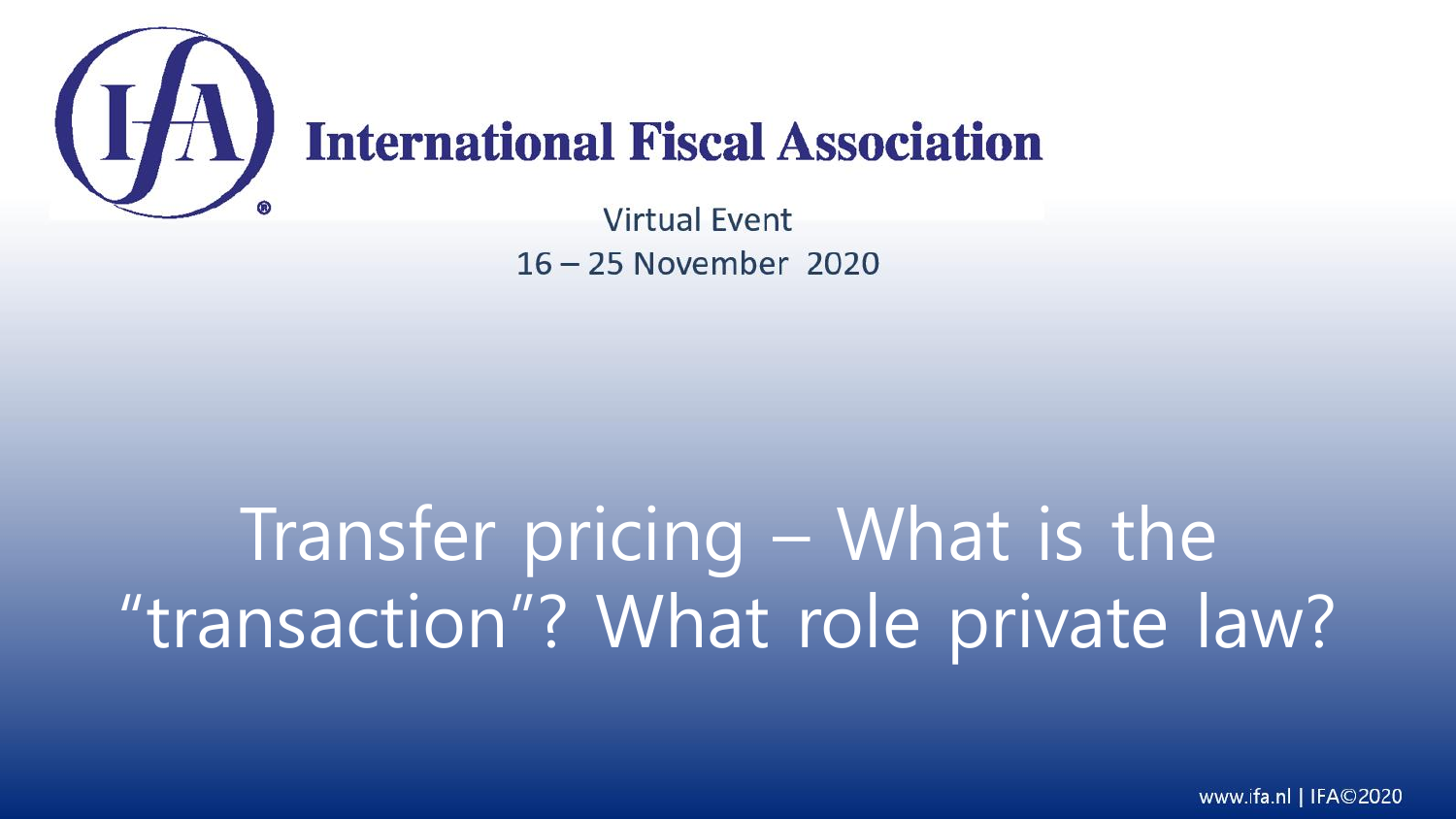

## **Transfer pricing – What is the "transaction"**

- "Transfer pricing" … but conceivably more …?
- What is the first step in any tax analysis?
	- What is "the transaction" and who are the parties?
		- Is tax law "accessory" to general law that establishes legal personality, organizational form, and transaction "quality", or is it the other way around?
		- Whose law determines what? What about "conflicts" of view and perspective? Any normative standard, reference point?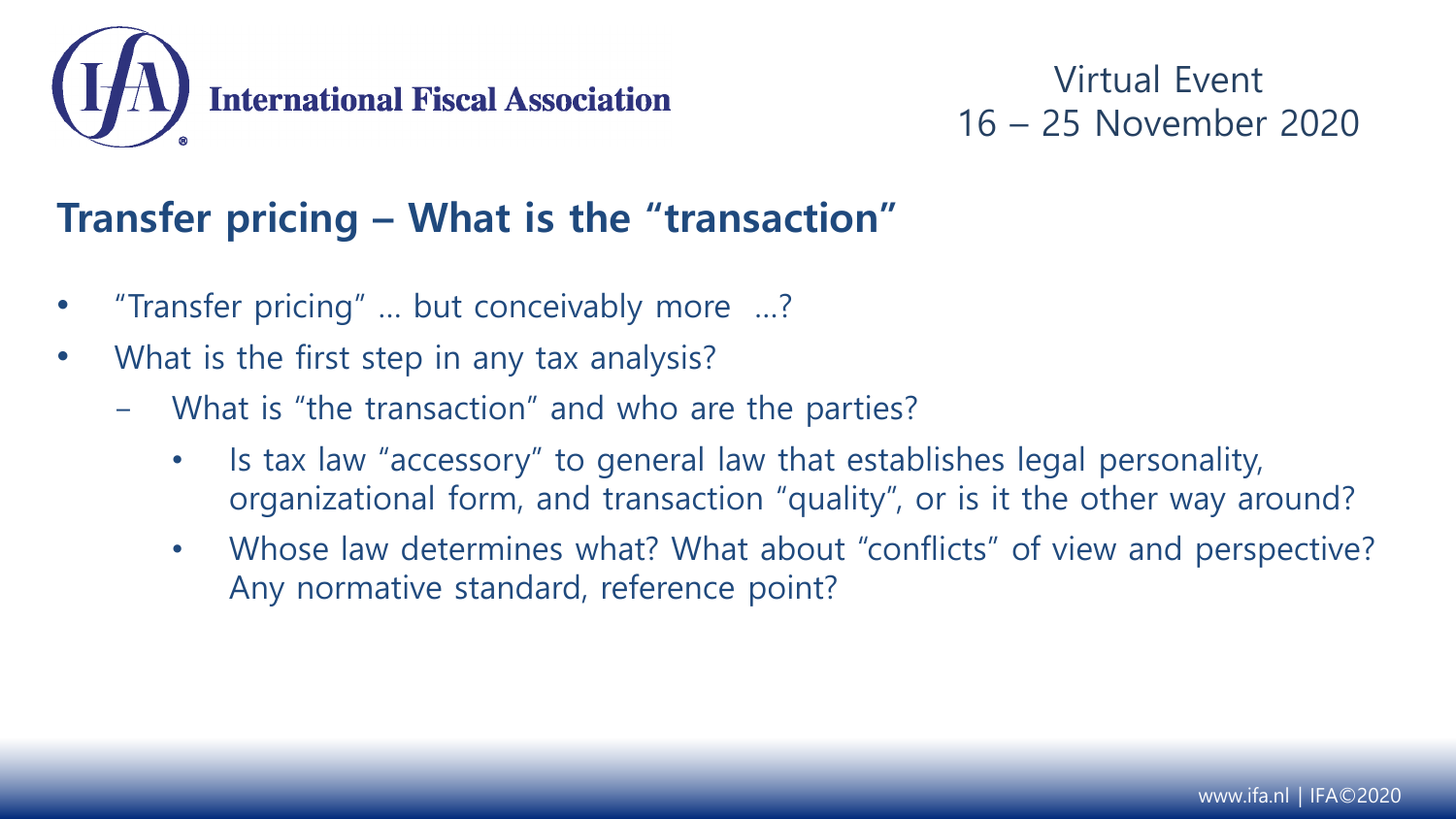

## **Ages and stages of "(re)characterization" in OECD Transfer Pricing Guidance**

- 1979, 1995, 2010 2017
	- Redetermine transactions that do not comport with evidence of dealings IF there is purposive tax avoidance
		- Recognize that in NAL setting, transactions of different legal kinds often are interchangeable and formulation doesn't matter much
	- Contracts and the private matter  $-$  mostly a lot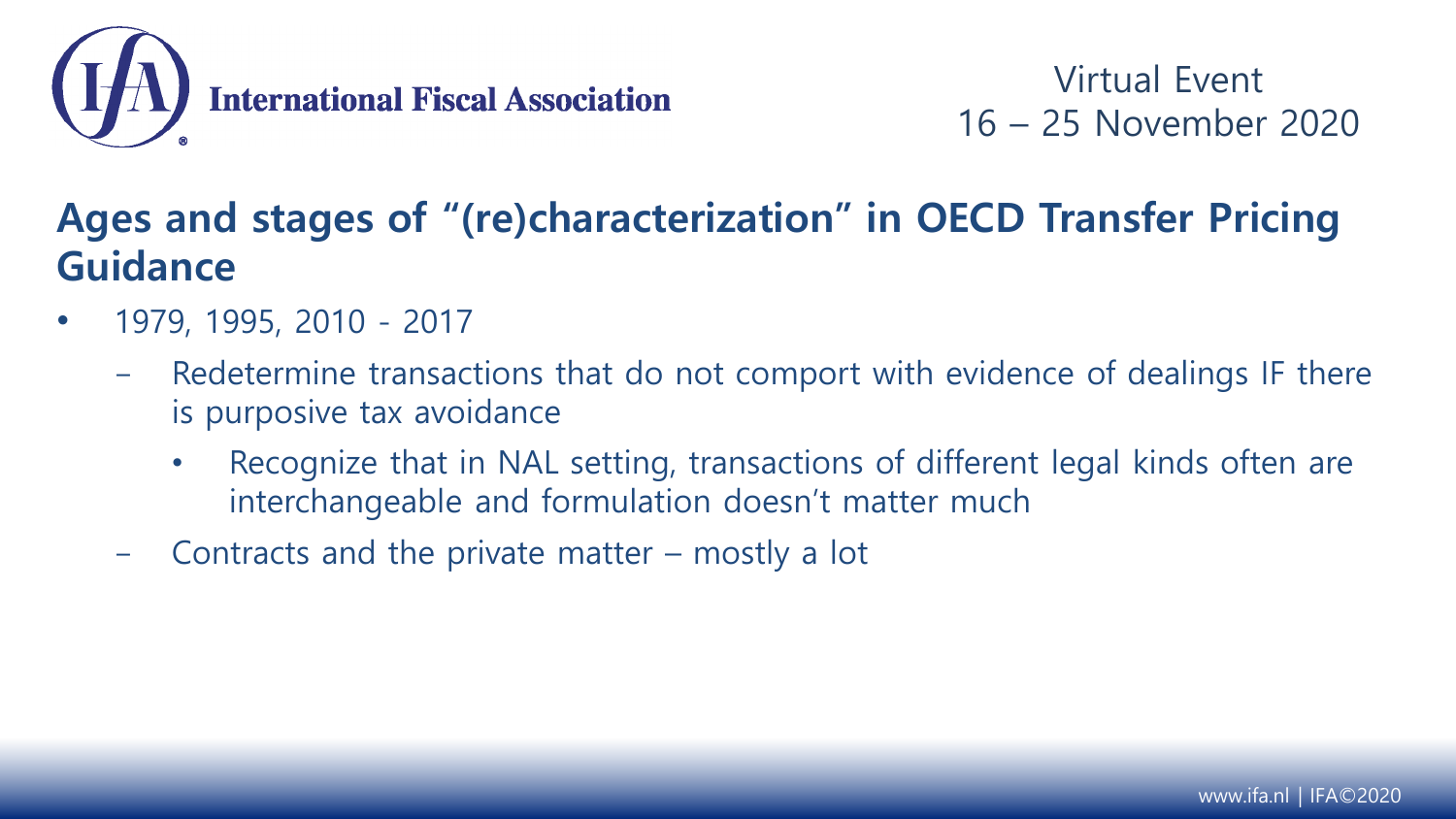

## **Ages and stages of "(re)characterization" in OECD Transfer Pricing Guidance**

- $2017 +$ 
	- First, decide what the transaction is using economics business judgment?
	- Second, having decided what it is, then go back and give it its "form", its terms and its consequential outcome under the tax law?
	- Contracts and private law matter ... but how much?
	- What is the conditional role, if any, of purposive tax avoidance?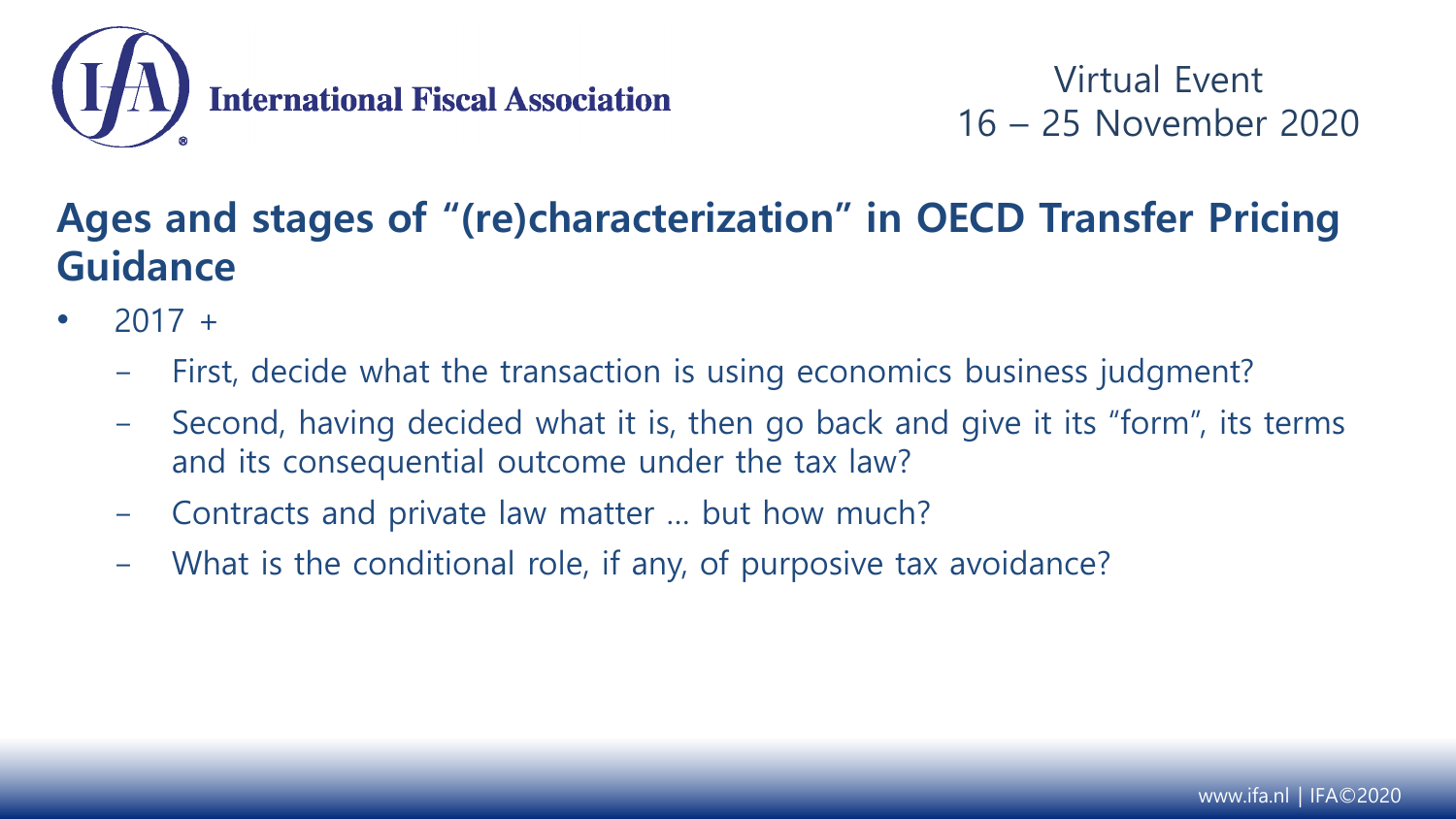

## **Transfer pricing**

- Recent cases shine a bright light on these questions
	- Coca-Cola (US)
	- Cameco Corporation (Canada)
	- *Glencore* (Australia)
	- Agracity (Canada)
	- Adecco (Denmark)
- When should legally effective arrangements be displaced in favor of economically equivalent others with different tax outcomes?
- What makes a comparable transaction?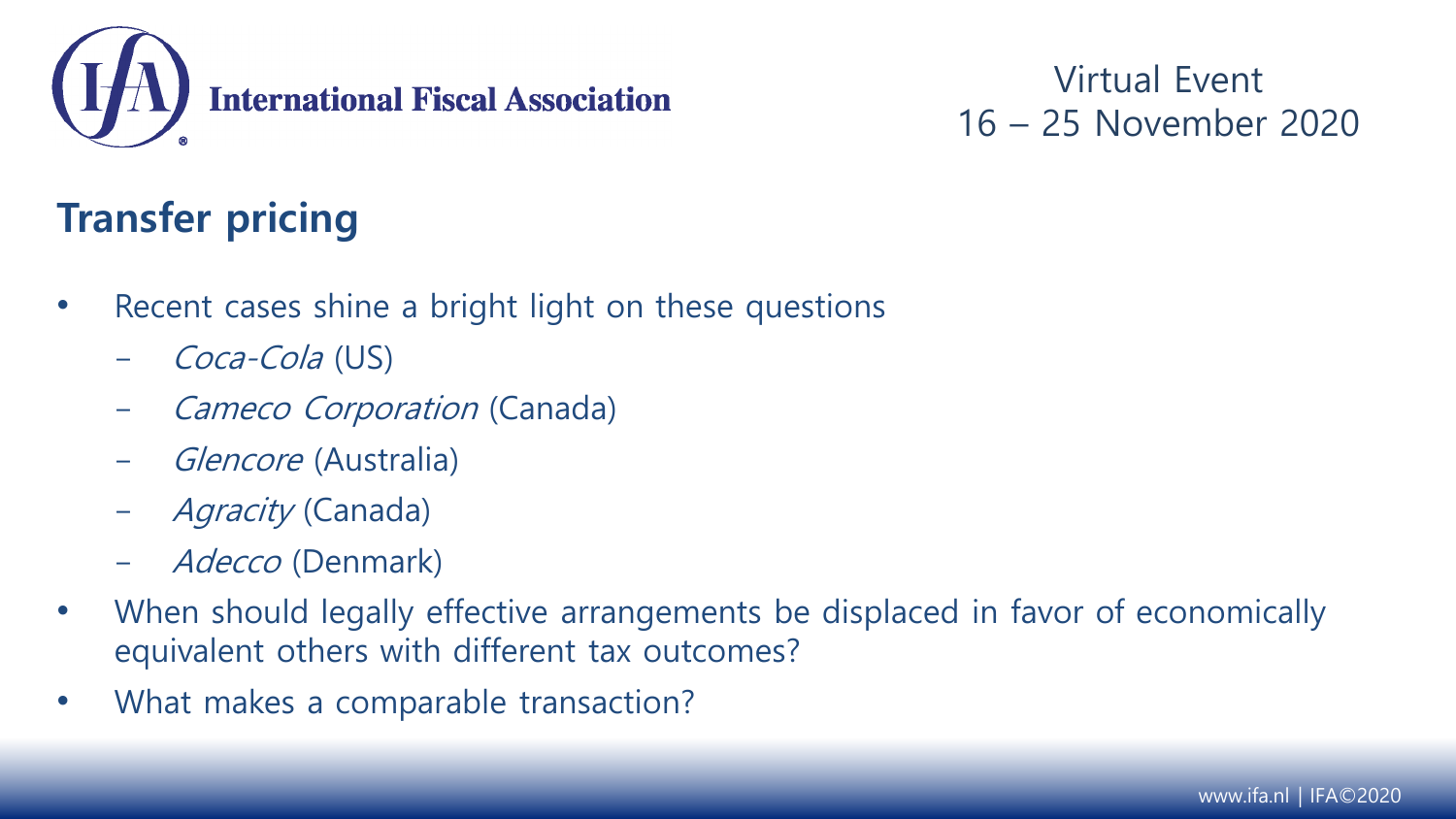

## **Transfer pricing**

- Notions "in play", arising from BEPS's revision of transfer pricing guidance:
	- "Accurate delineation" of a transaction
	- "Commercial rationality" of a transaction
- Questions?
	- Normative standards?
	- Who decides in the event of a "conflict", and how? Article 9? Article 23?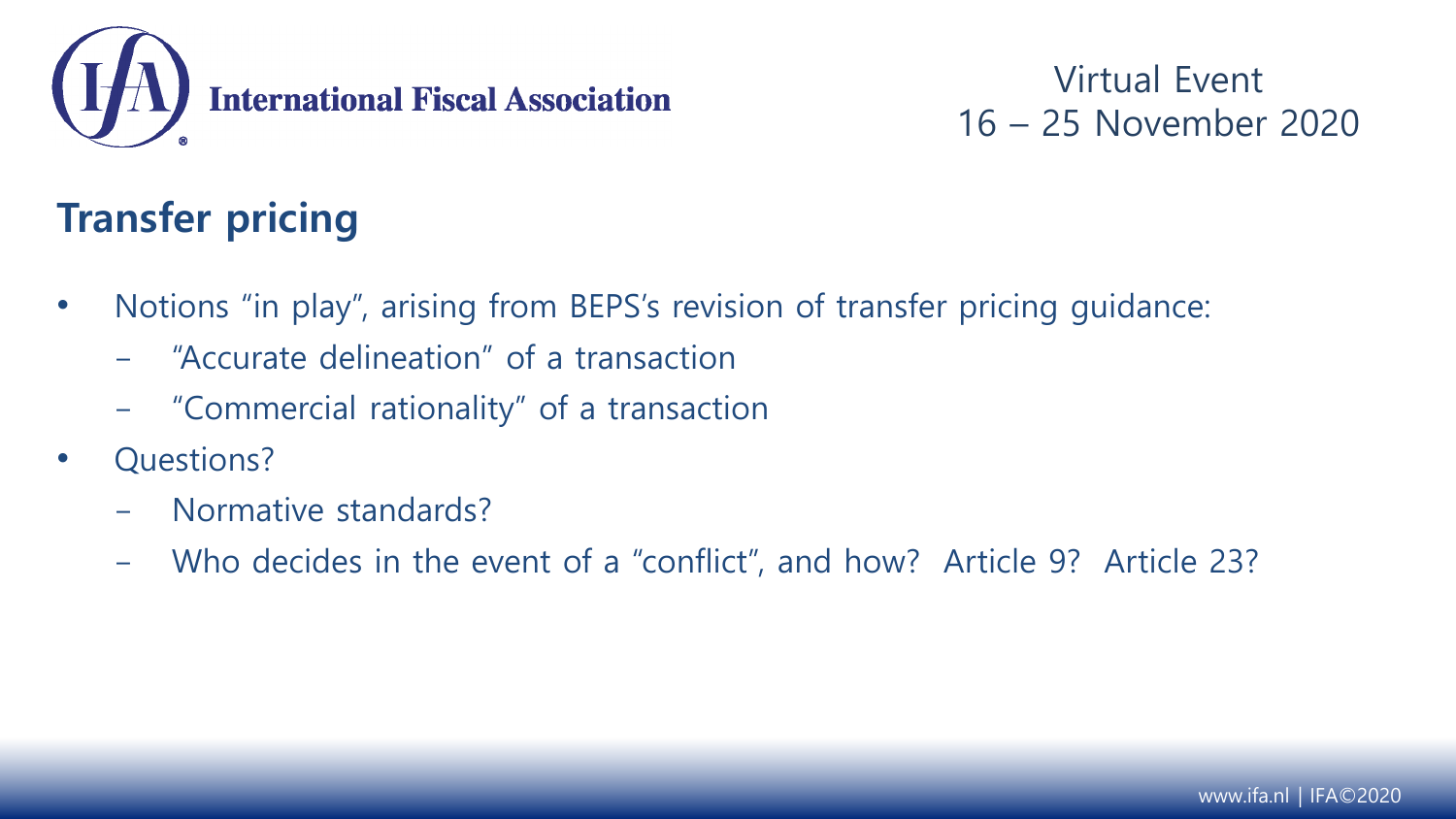

## **Transfer pricing**

- "Recharacterize" based on economically equivalent outcomes?
- What is the (continuing) role of "the law"?
- A convergence or conflation of income measurement and allocation of taxing rights, and anti-avoidance?
- What does Article 9 actually say? And what is the role of transfer pricing "guidance"?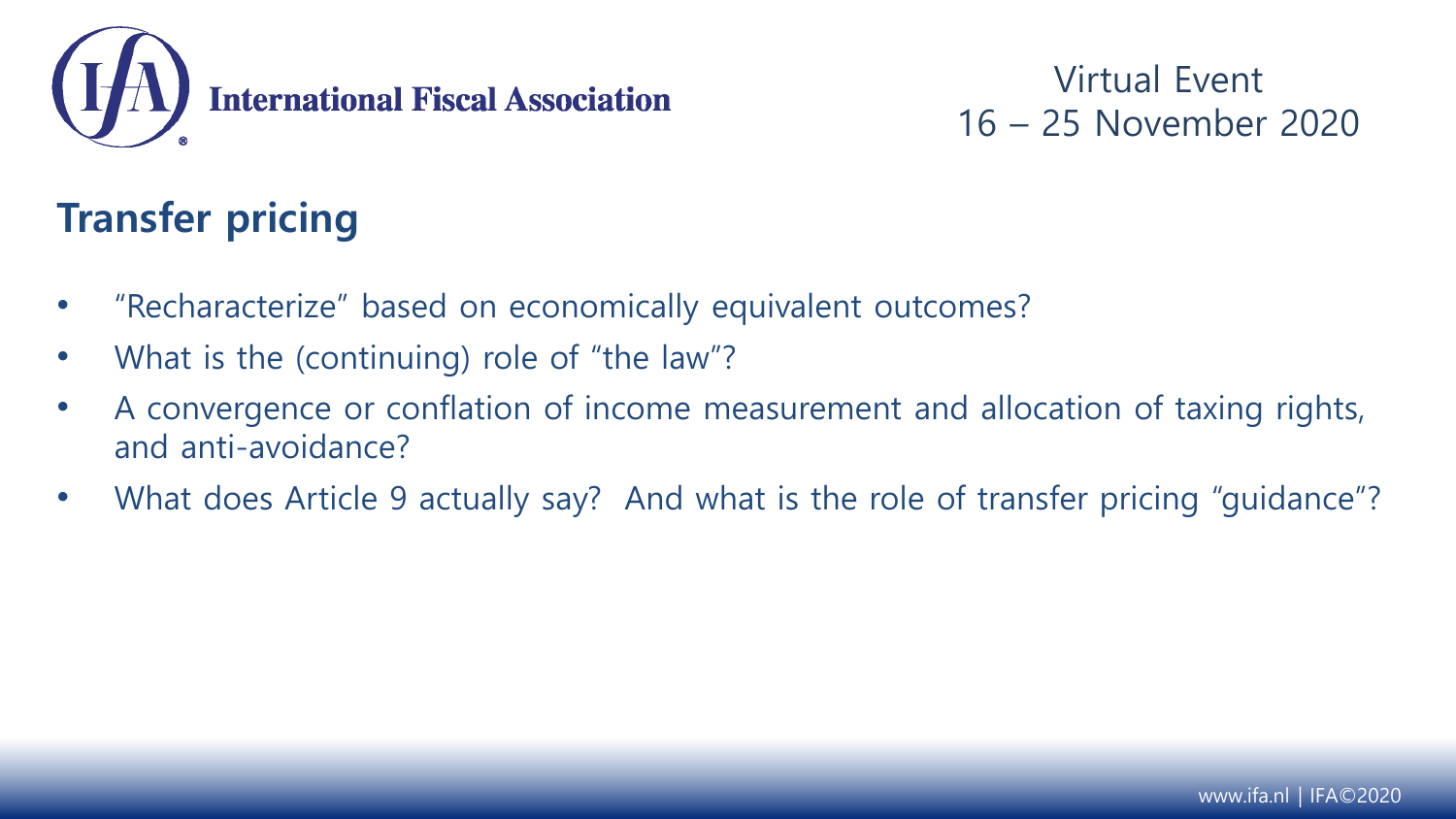

## **Voting Question 1**

In transfer pricing, should the hypothetical transaction be based more on legal form or on economic substance?

- Legal Form
- Economic Substance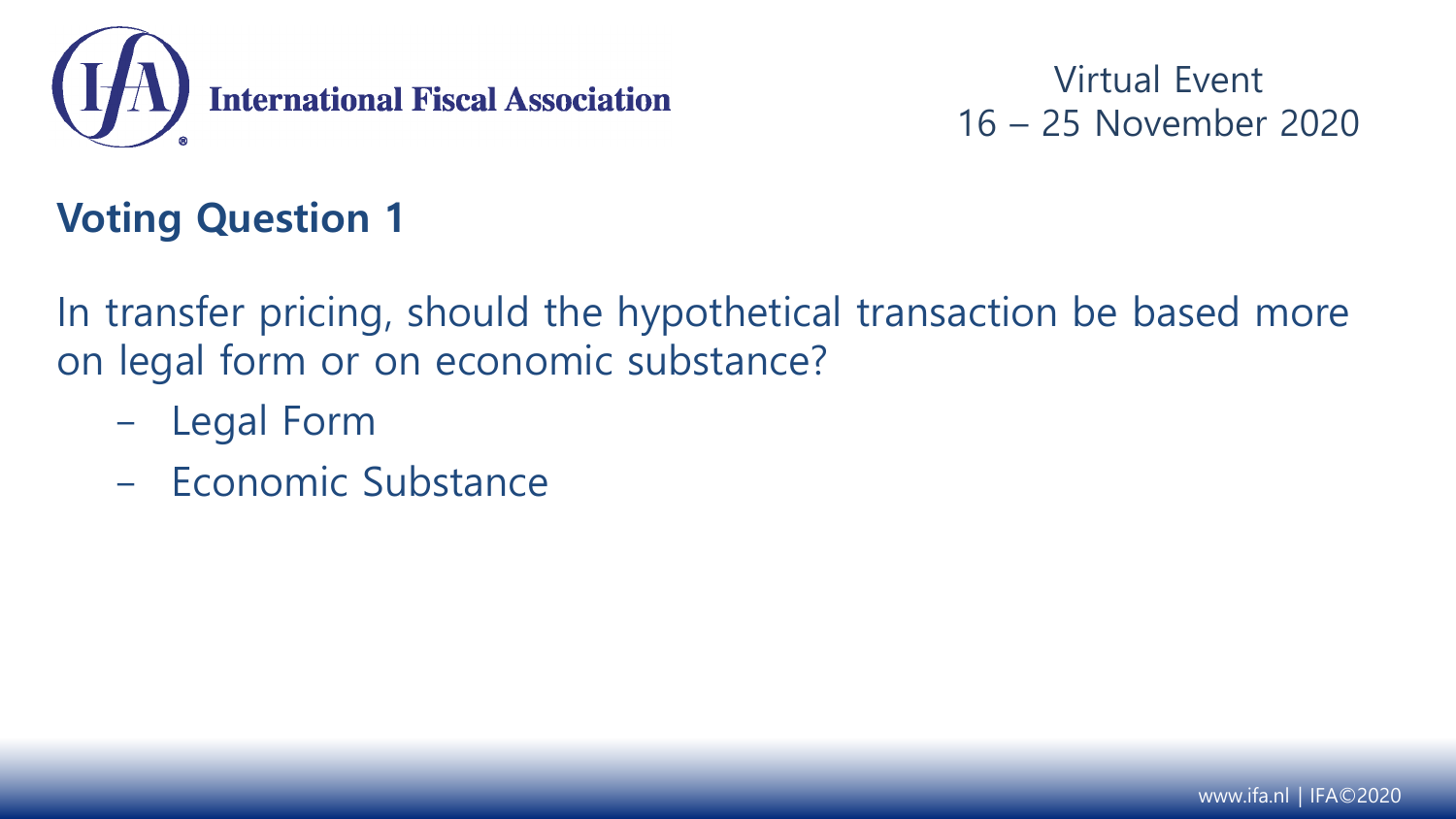

## **How are differences of view and perception to be resolved, according to objective reference points and in a practical manner?**

- MAP
- "Pre-MAP", i.e., Pillar 1? And then, maybe, MAP?
- APAs? Among whom?
- Increased "multilateralism"? But, in whose interests?
	- Is there the same enthusiasm to receive an allocation of "group losses", e.g., post COVID, as there would be profits? What does an allocation of losses mean?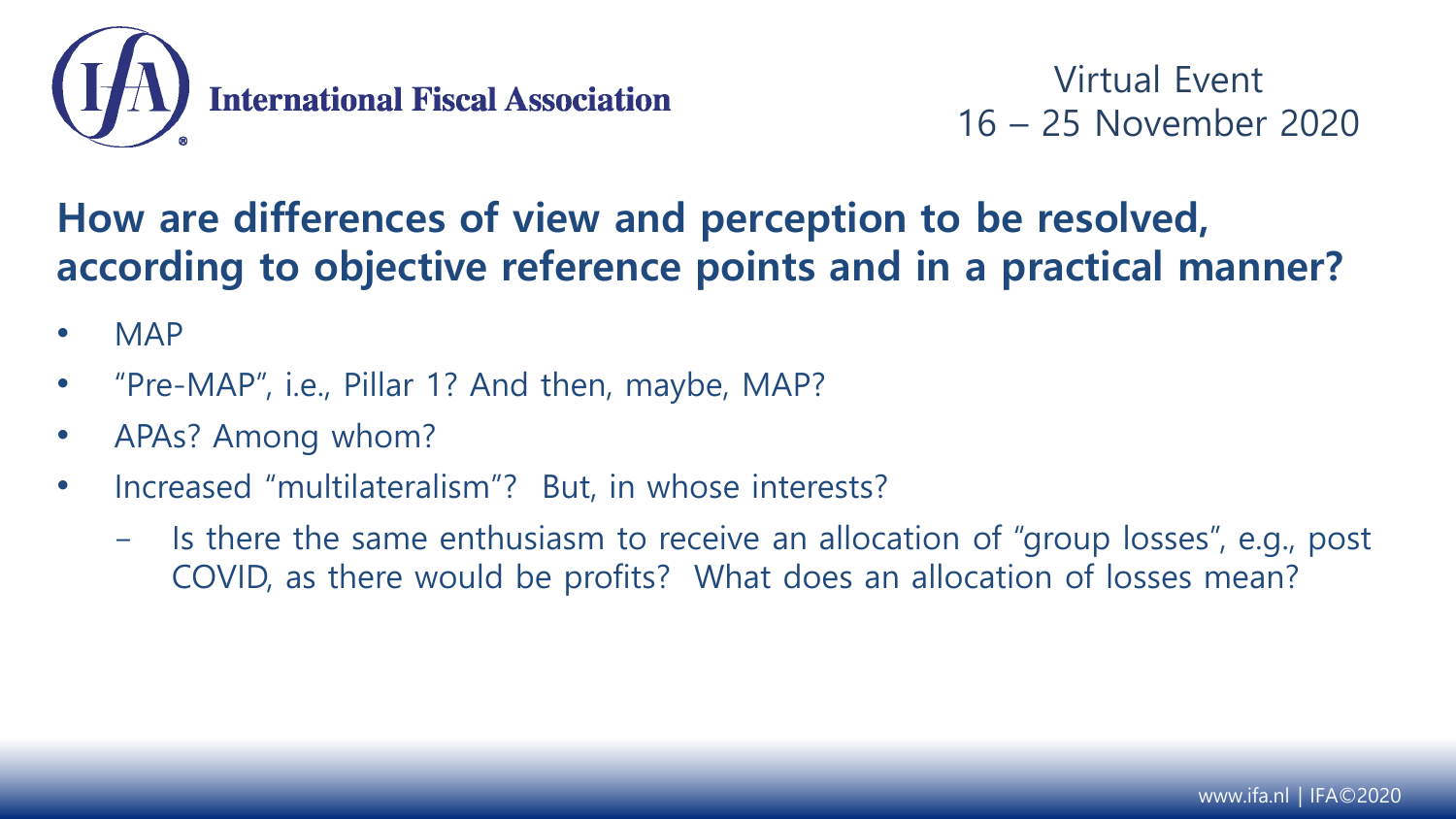

# Coverage and influence of treaties: shrinking or growing?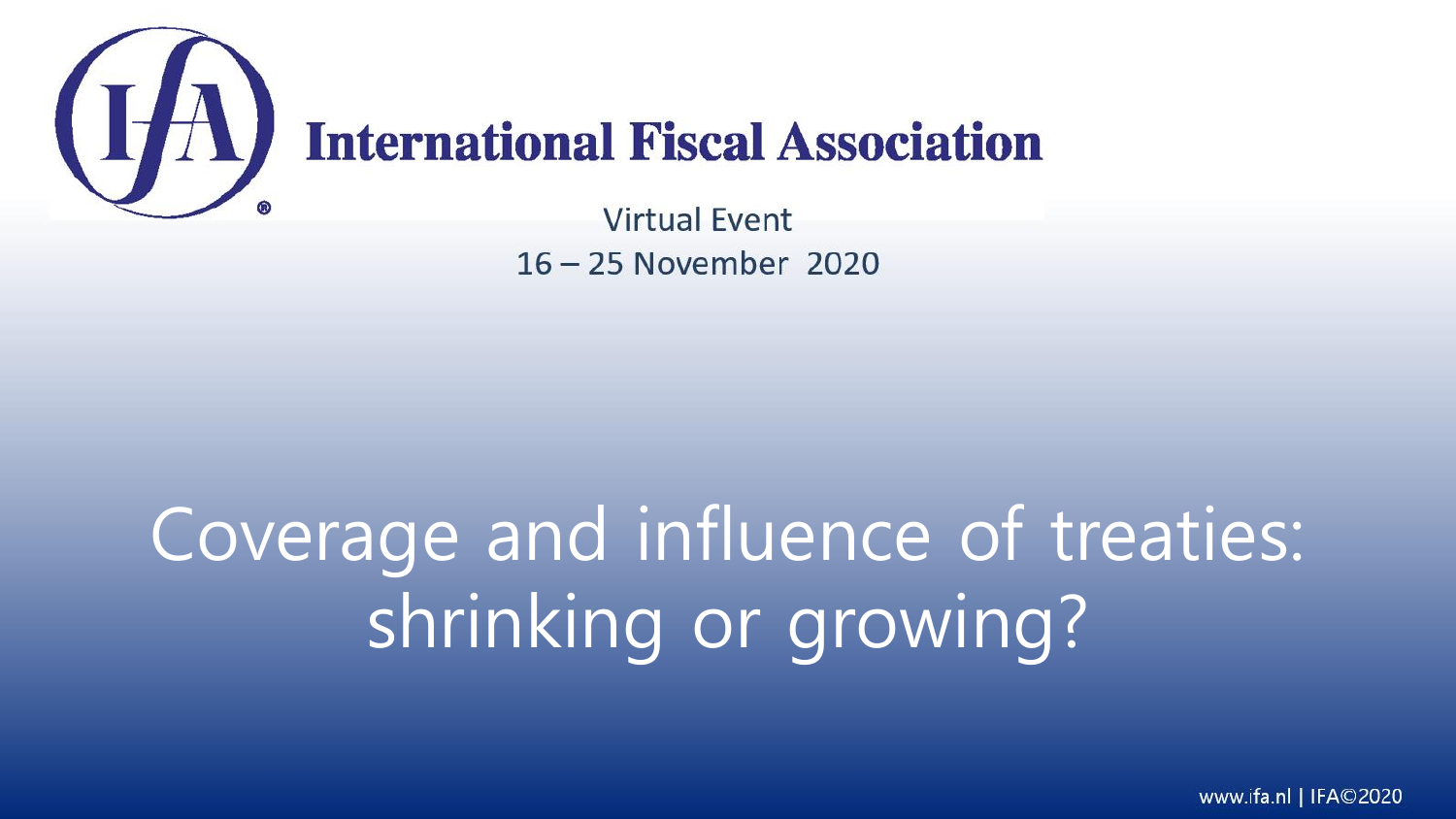

## **Effects of OECD Secretariat Analysis of Tax Treaties and Covid-19 (3 April 2020)**

- (Unstated) Policy Principle OECD's Note:
	- Disregard of (forced) physical presence due to Covid-19 lockdowns when applying tax treaties
- (Spanish) Ruling 17.06.2020 V1983/2020:
	- Lockdown period counts for the 183 days rule that triggers tax residence in Spain
	- Non treaty situation, but the ruling can have effects in tax treaty situations
- Policy principle of the OECD Note seems to get rid of the need for physical presence to 'participate in the economic life of a country', whereas the Ruling V1983/2020 goes in the opposite direction
	- Distortions in the application of tax treaties?
	- Value of OECD recommendations?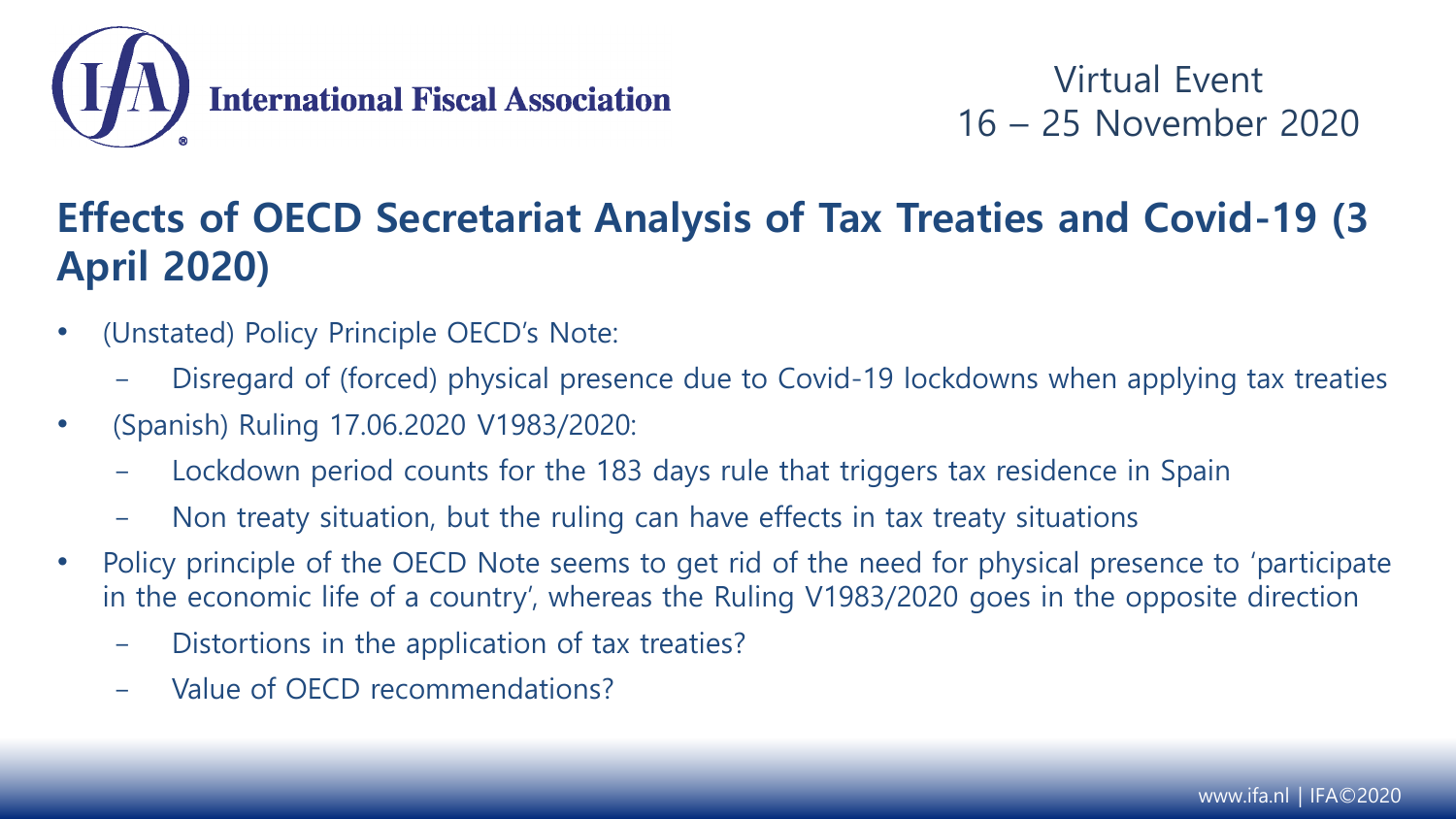

## **Supreme Court of Spain 308/2020, 03.03.2020, Stryker : Facts, lower court decision**

- Spanish Company applied exemption for profits (2005-2008) allocated to Swiss 'finance branch' (art. 23 Spain-CH tax treaty)
- Human and material resources of the branch were minimal, but was recognized as a PE by Swiss tax authorities
- Lower Court (09.02.2019): No PE (income allocated to Spain) because activity 'had an auxiliary character' as per the 2005-2010 Commentaries on article 5 OECD MC
- Problem?: Switzerland-Spain tax treaty followed 1963 Draft OECD MC: article 5.3.e) OECD MC (... Similar activities [to those mentioned in e)] which have a preparatory or auxiliary character for the enterprise')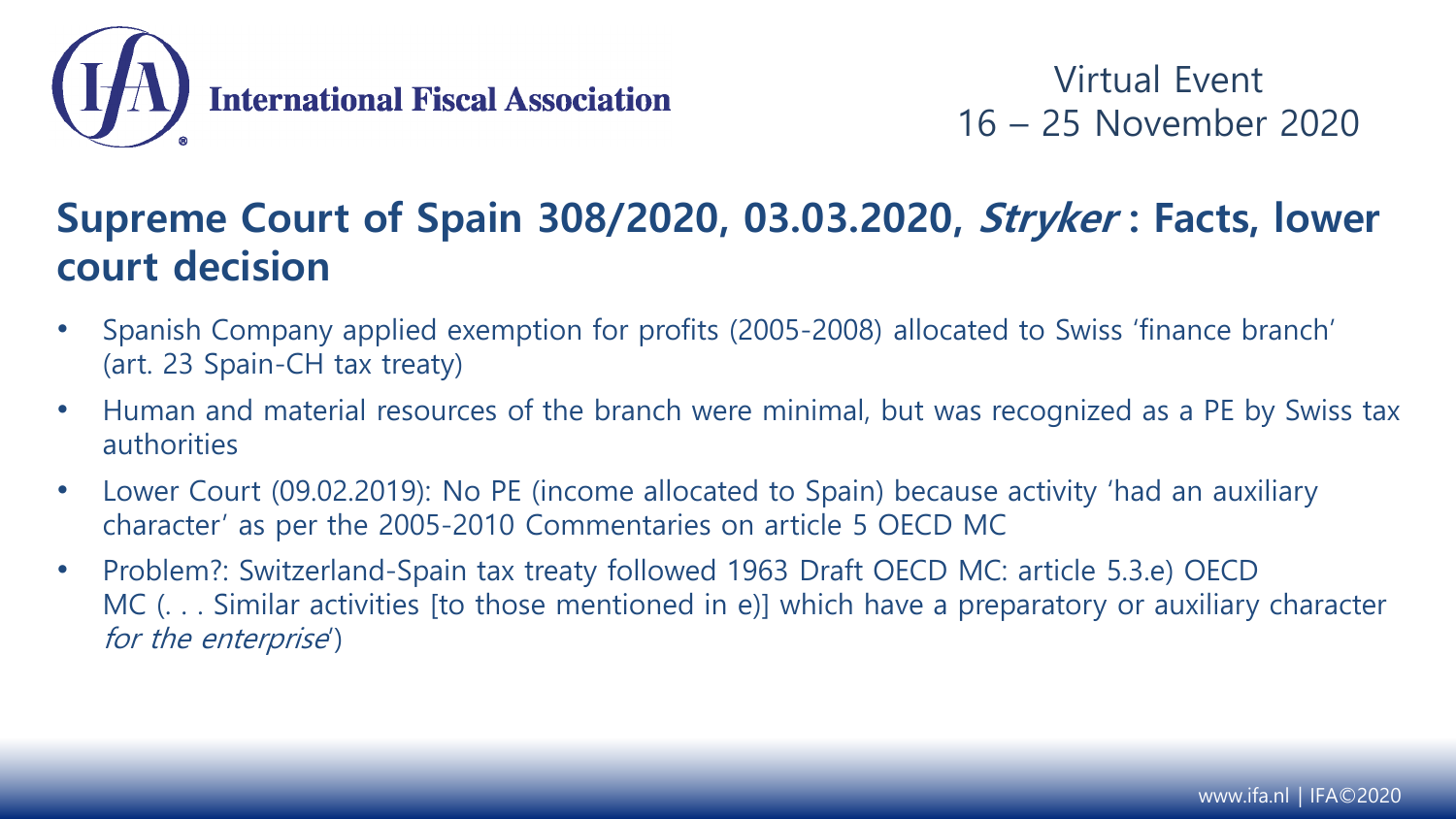

### **Supreme Court of Spain 308/2020, Stryker: decision**

- 'Auxiliary' in art. 5.3.e) was narrower in draft OECD MC (1963) and Swiss-Spain treaty than in the Model (2005-2010) and Comm. used by tax auditors / lower Court
- OECD MC or Commentaries are no legal basis on their own, "Creative dynamic interpretation" excluded, not dynamic interpretation!!!
- Strong defence of 'bilateral interpretation' (no unilateral modification) of tax treaties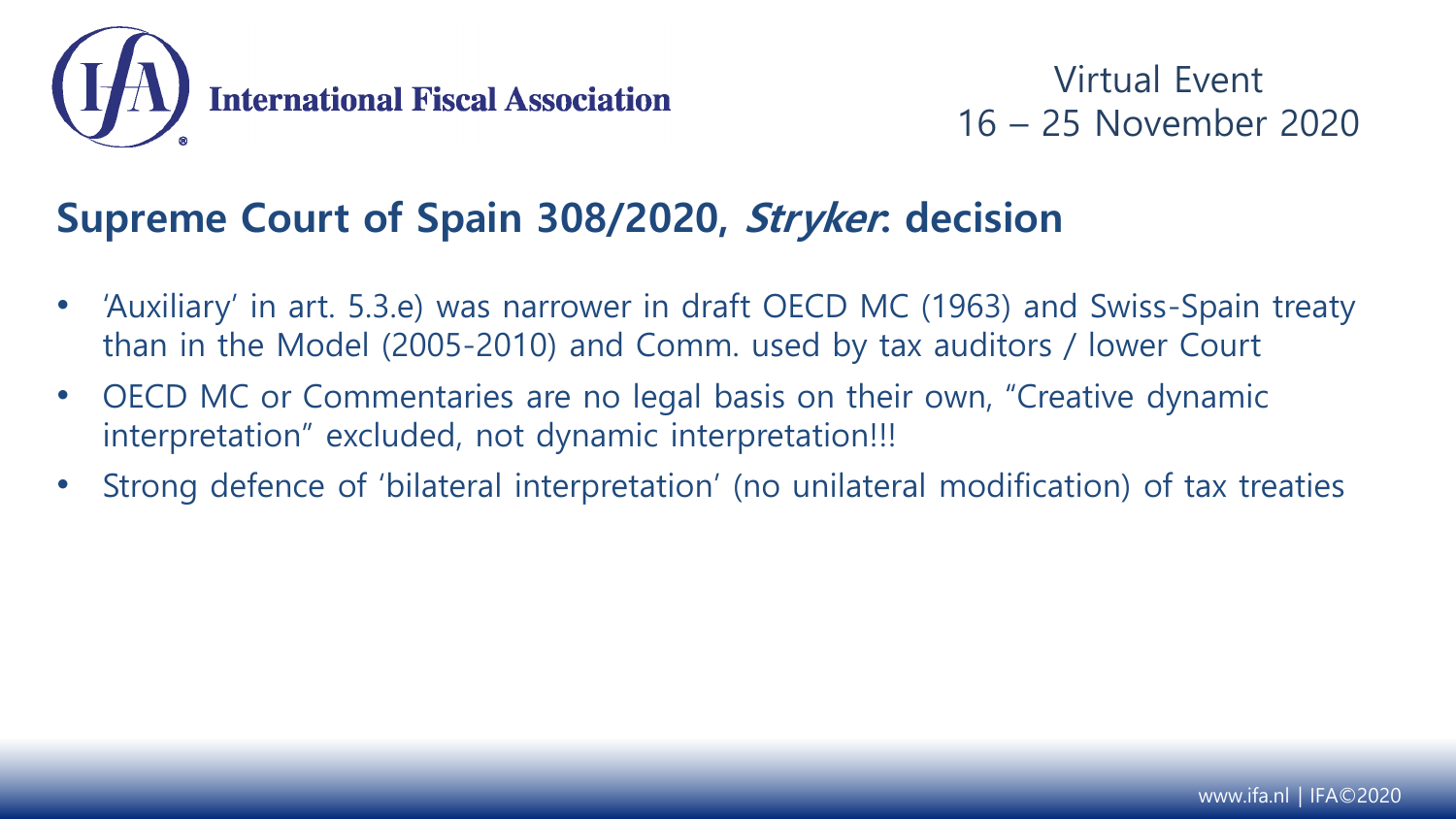

### **Spanish Supreme Court 3062/2020, 23 September, Colgate : Facts**

- In 2005 the Colgate Group restructured to operate with a principal / limited risk distributor model, Spanish subsidiary did not pay any more royalties to US Parent, it simply purchased goods from Swiss principal
- Restructuring was questioned in a previous judgement: principal only provides limited services to Spanish Subsidiary
- Decision referring to royalties paid to principal (AN 30.11.2018): Price of goods had a royalty element, Swiss principal was not the BO of the royalties but no proof royalties were repaid to US parent and US treaty was not applied
- Spain-Switzerland tax treaty (1966) does not include a reference to BO in article 12 (royalties)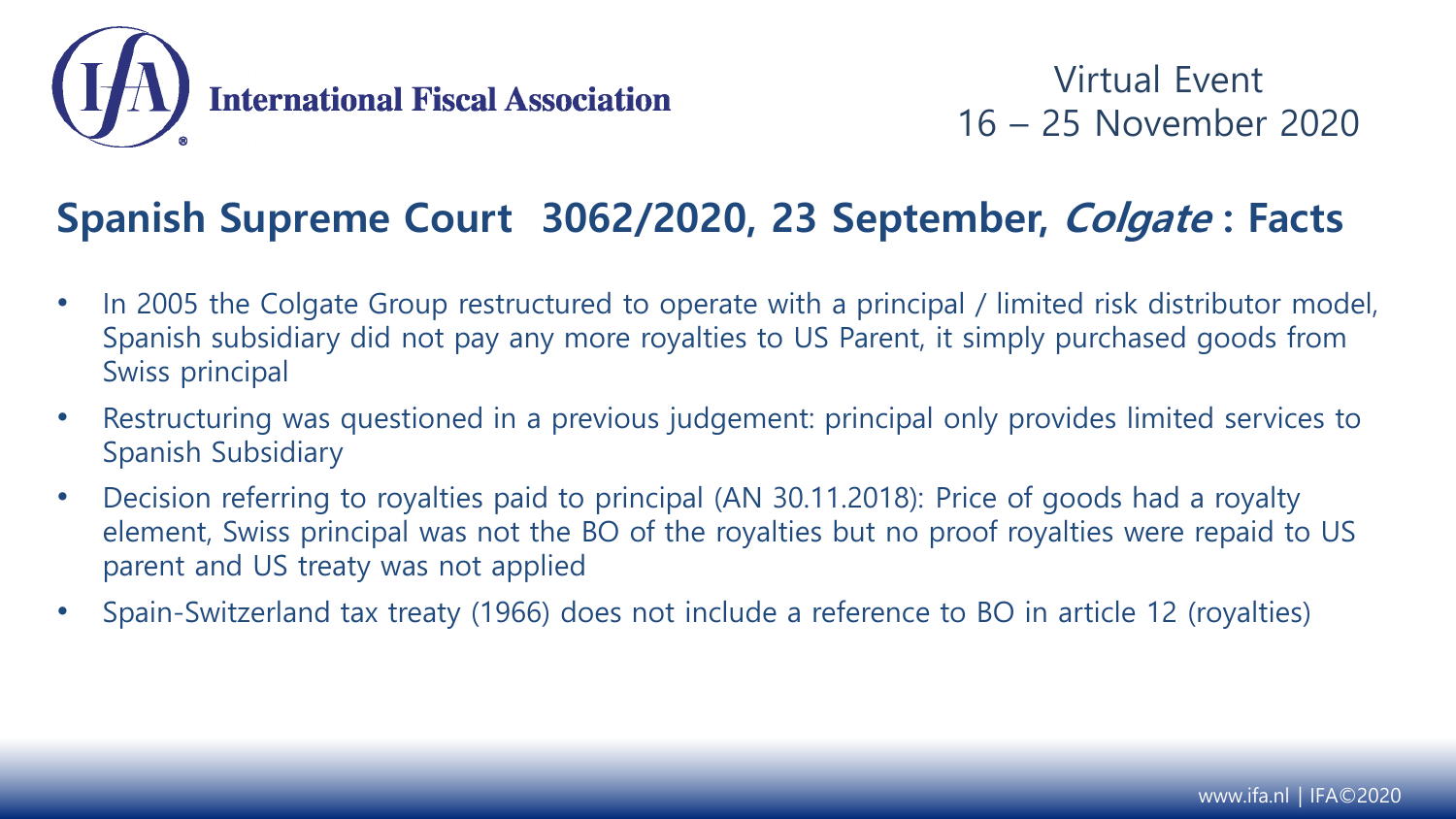

### **Spanish Supreme Court 3062/2020, 23 September, Colgate : decision**

- Dynamic interpretation cannot be an excuse to read BO into the Spain-Switzerland DTC
- For the SC it was 'arbitrary' that if Swiss principal was not the BO, the US parent were not regarded as such, but instead of disregarding the Swiss principal, the SC applied the Swiss-Spain tax treaty
- Wrong reasoning? SC confirmed  $BO = GAAR$  (not in line with its meaning in the 2014-2017 Commentaries to art. 10-12 OECD MC), but had no effect because treaty did not refer to it
- OECD Comm. 1977, 2003, 2014 did not help the SC: inconsistent interpretation of BO may be a limit to correct application of tax treaties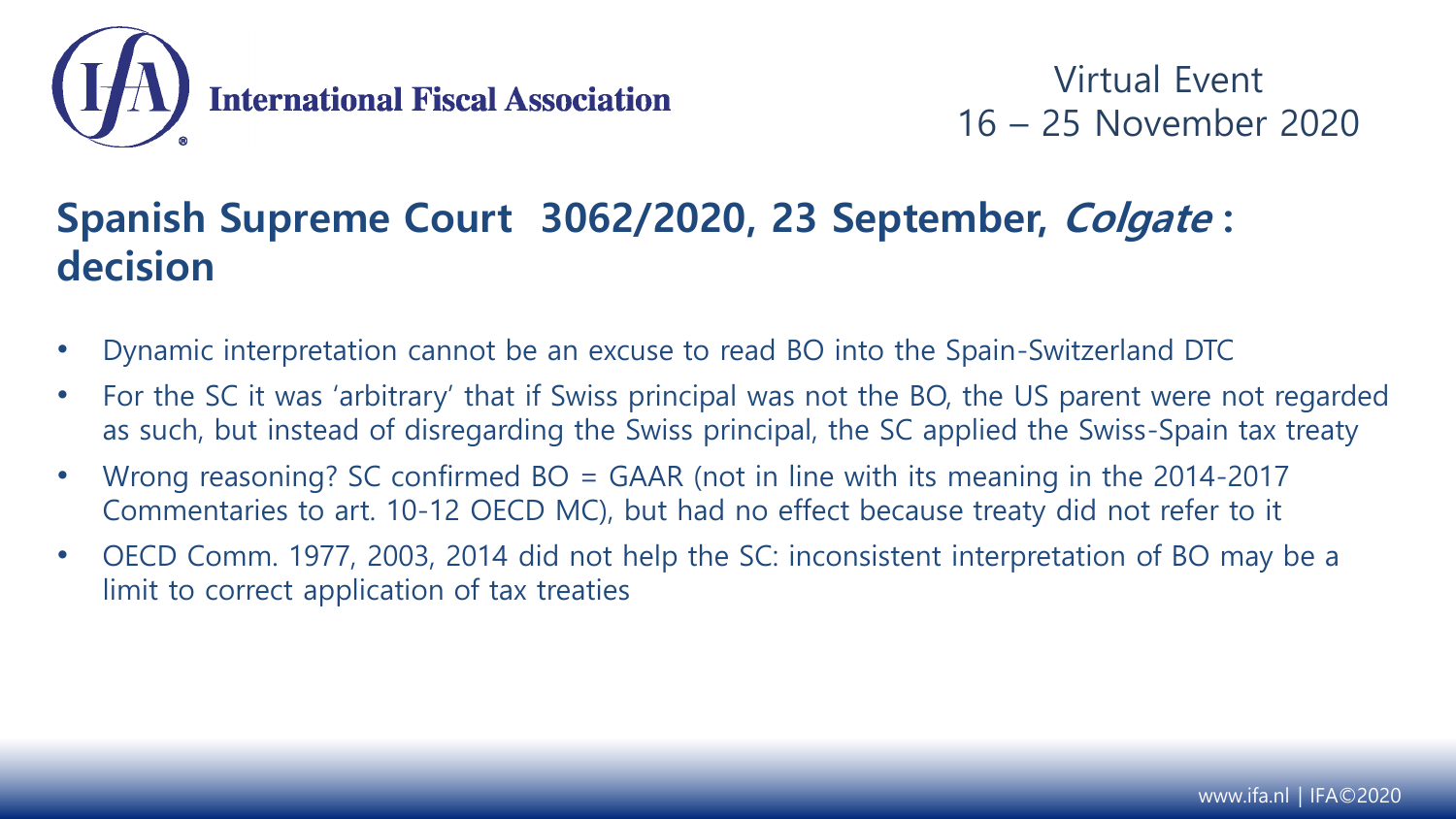

### **Coverage and influence of treaties: shrinking or growing?**

- Influence of MLI beyond MLI parties
	- Even though Principal Purpose Test came as a tool to control treaty shopping, authorities of different countries may try to use this type of interpretation to disregard transactions that not necessarily involve treaties
- PPT raising uncertainty in all countries reasonableness is a fluid standard
	- MLI, Art. 7<sup>th</sup> "if it is reasonable to conclude, having regard to all relevant facts and circumstances, that obtaining that benefit was one of the principal purposes of any arrangement or transaction that resulted directly or indirectly in that benefit"
- How to assess when a certain transaction has as *one of the principal purposes* saving taxes?
	- If tax saving corresponds to 5% of a transaction, is this a PPT? What about 10%? And 15%? Or 20%? In which point a tax effect becomes **one of the principal purposes?**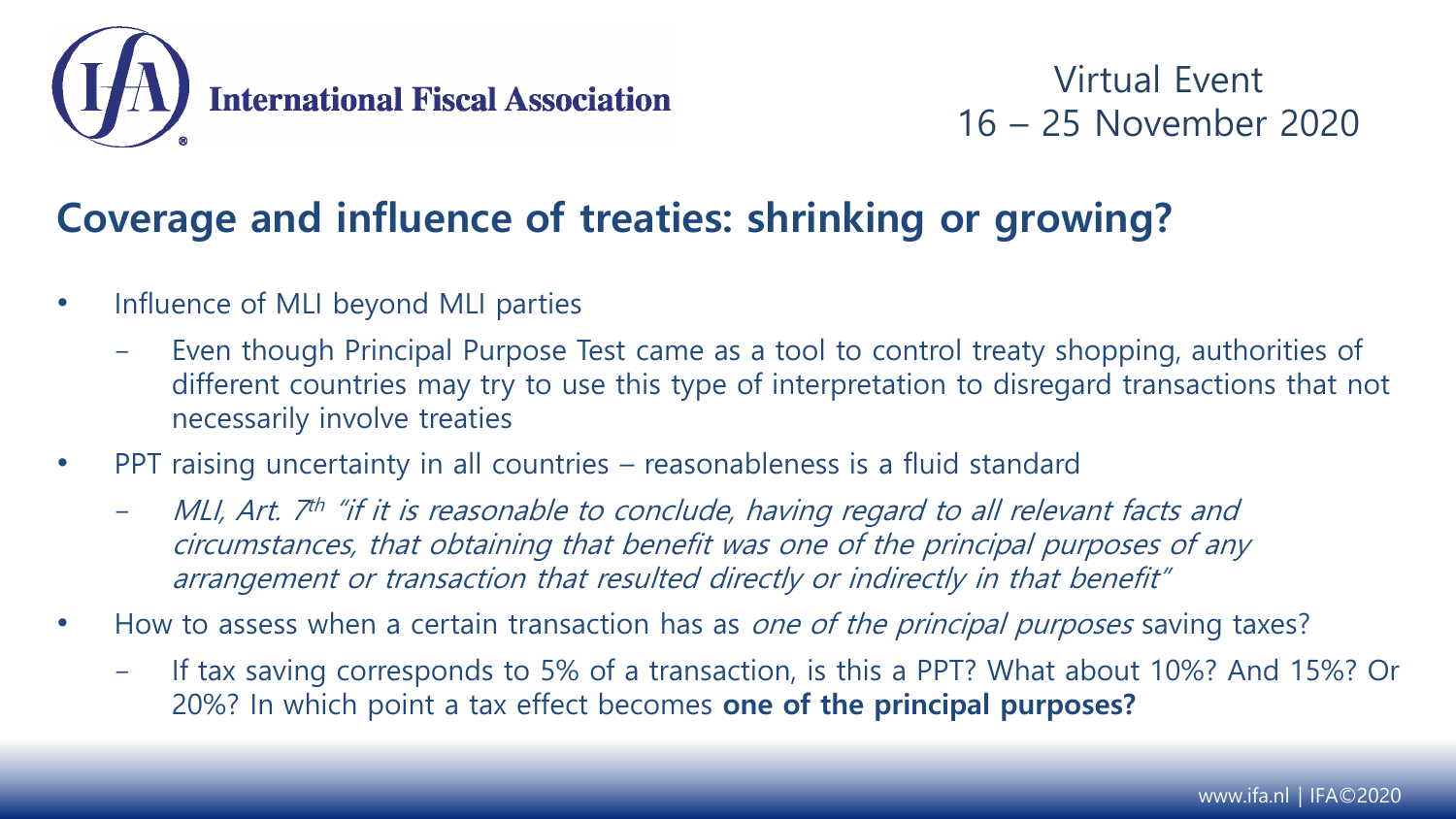

#### **The Giesecke & Devrient case – Treaty rate on dividends**

- Indian Company pays a dividend distribution tax (DDT) @ 20.56 percent; dividends are exempt in hands of shareholders\*
- The Taxpayer argued DDT should be restricted to 10 percent as per Article 10 of India Germany Tax **Treaty**
- The Tribunal held DDT is a tax on income and the incidence of DDT is on the payer company
	- Intention of DDT regime was administrative convenience rather than a legal necessity; DDT cannot exceed the rate specified in Article 10 of the Tax Treaty
- Whose tax is it? Legal incidence v economic incidence
- Can the payer of dividend avail of the beneficial treaty rate?

\* Effective 1 April 2020, DDT regime is abolished and shareholders are liable to tax on dividend income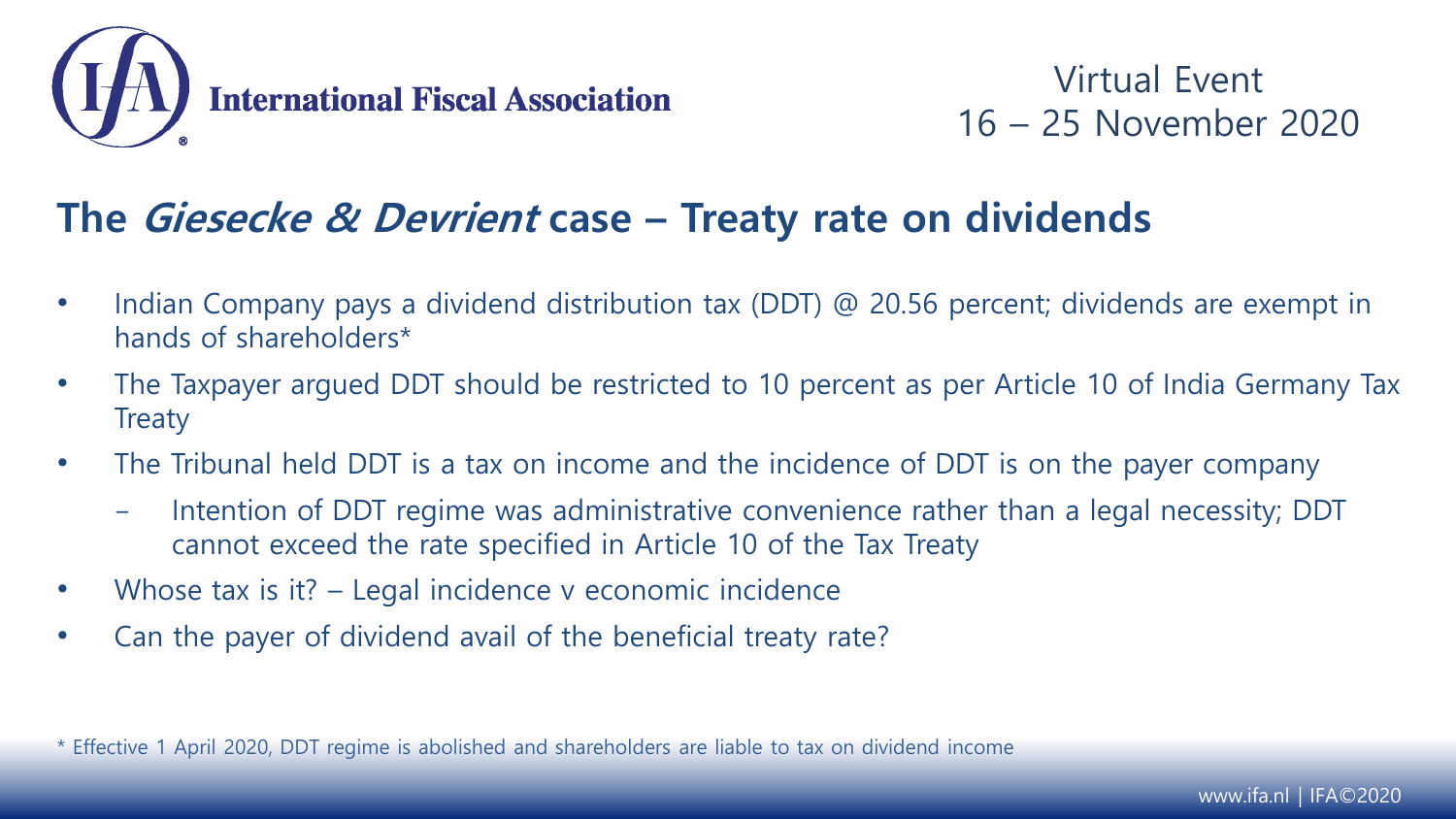

#### **Comments Giesecke & Devrient [concept of taxes covered by tax treaties (I)]**

- The decision suggests an 'economic approach' to the concept of taxes covered by tax treaties or, rather, a more teleological interpretation that gives primacy to elimination of double taxation
	- Similar to CJEU Athinaiki, C-294/99 (2001) (abandoned later by CJEU)
- What if this interpretation is applied to the equalization levy or DST?
	- DST v. (Draft) Article 12 B UN
	- DST v. FU law:
		- Opinion AG Kokott 15 October 2020, Com. v. Poland, C-562/19 (Polish retail tax)
		- Possibilities of challenges under EU law diminish but open up under tax treaties?
	- OECD Interim Report Digitalized Economy 2018, para. 415 ff.
	- Effects of 'substantial interpretation' of tax treaties (i.e. *Stryker* Spain)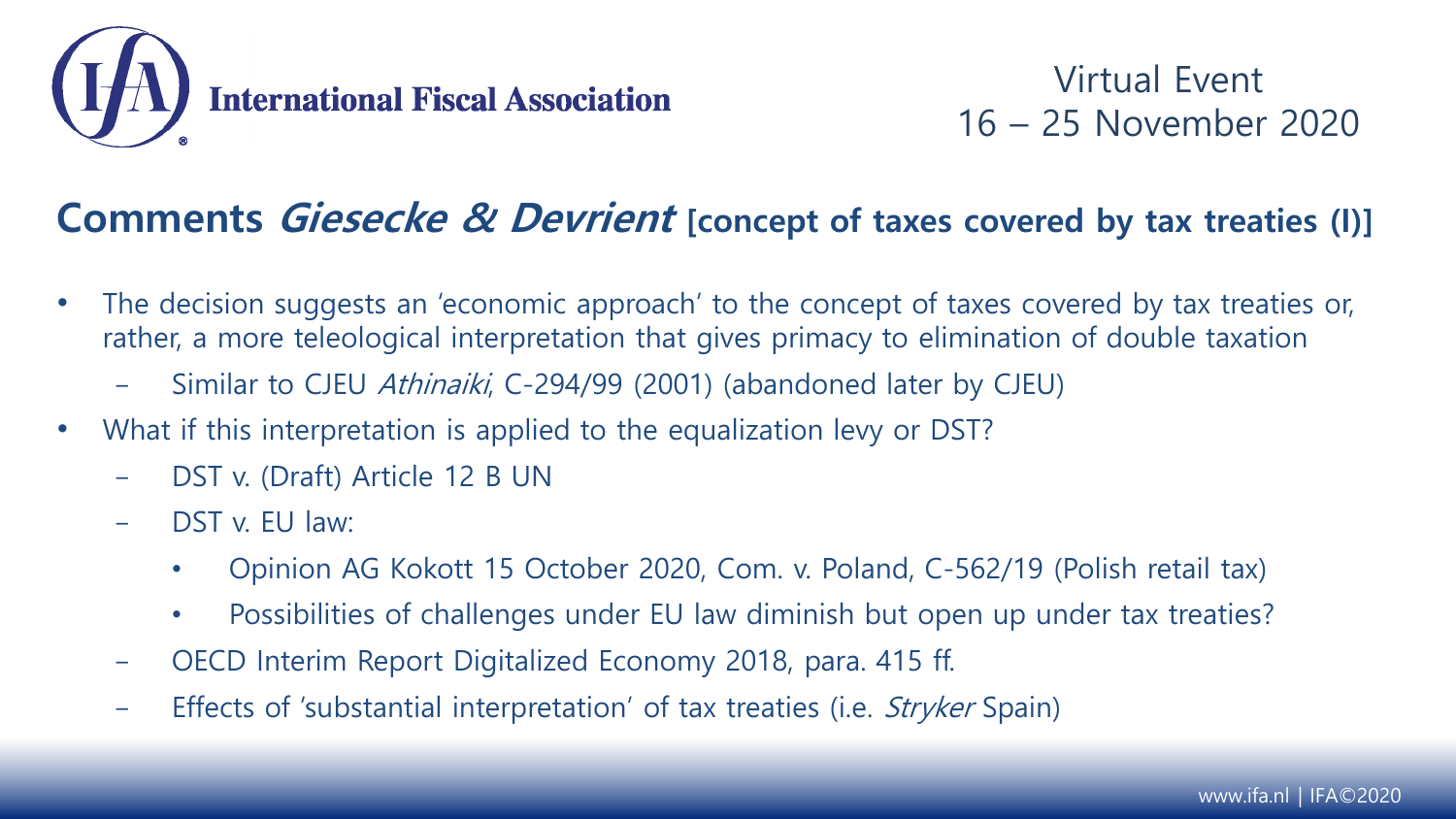

## **The Flipkart case**

- Three Mauritius companies sold shares of a Singapore Co to a Luxembourg Co in 2018; Singapore Co derived value substantially from Indian assets (shares of Indian companies)
- Applications of the Mauritius companies were rejected noting that the transaction was designed *prima facie* for tax avoidance\*
	- Control and management did not lie in Mauritius; based on the overall holding structure
	- Mr C (founding partner of the applicant group based in the US) had the authority to operate bank account of the Applicants for transactions beyond USD 250,000
	- The Authority was of the view that the Mauritius treaty (original as well as amended) never intended to exempt indirect transfers
- Authority is empowered to give a ruling on GAAR issues; it could have pronounced its decision rather than reject the application
- \* Under Indian law, an Advance Ruling application can be rejected if the Authority is of prima facie view that it involves tax avoidance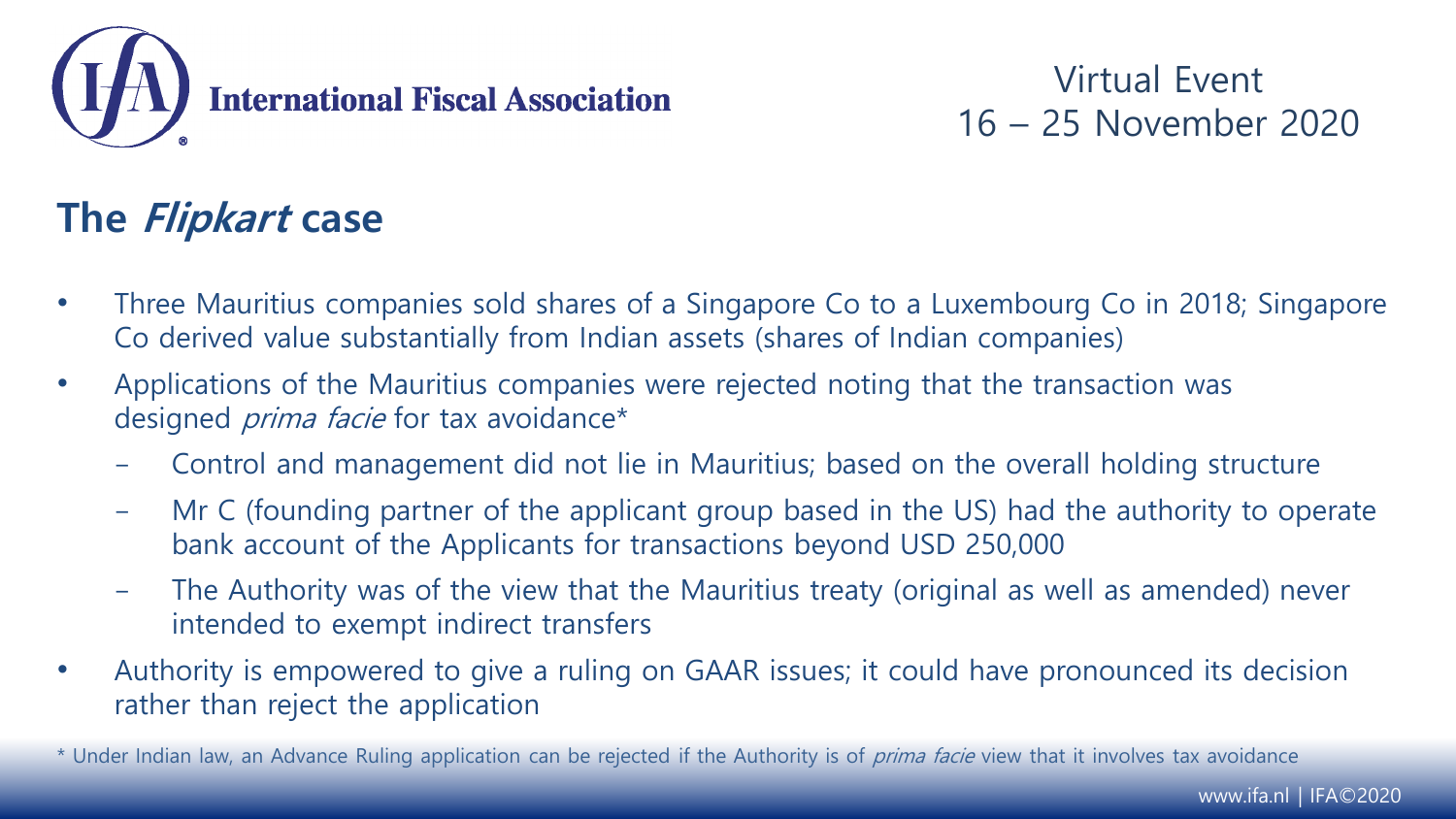

## **The ING Bewaar Maatschappij I BV case**



- The Fund was formed as a *Fonds voor* Gemene Rekening under the Dutch law; it is not a legal entity but a contractual relationship between the investors, fund manager and the custodian
- Income of the Fund accrued to the investors and was taxable in their hands, who also were Dutch tax residents
- Transfer of Indian investments held through trustee-custodian; a taxable entity in Netherlands resulted in capital gains; claimed to be not taxable in India under India Netherlands Tax Treaty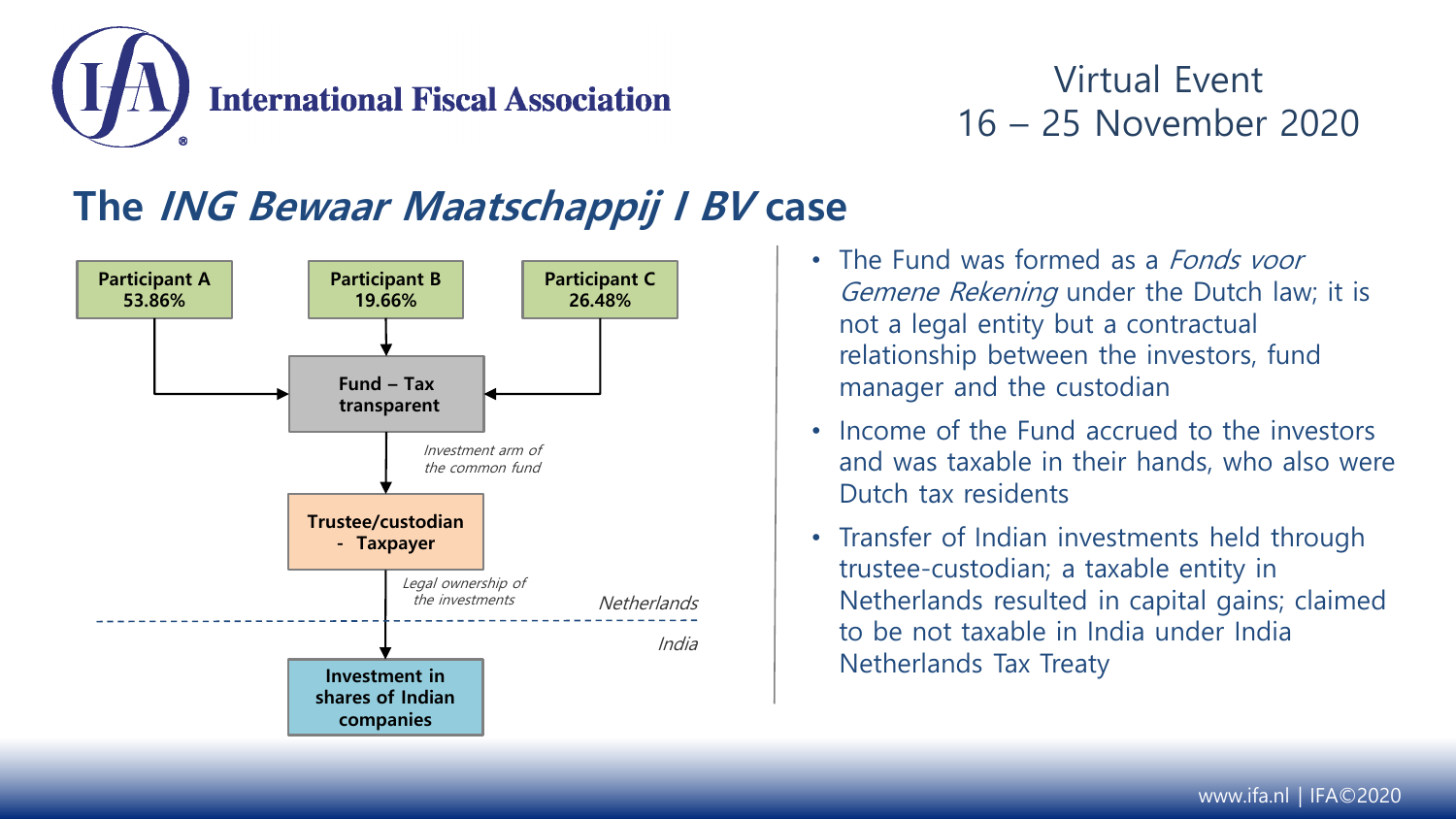

### **The ING Bewaar Maatschappij I BV case**

- The tax officer denied treaty relief since the Fund was not a taxable entity in the **Netherlands**
- The Court observed that it is important that the income is taxable in the treaty partner jurisdiction, rather than the manner in which the income is taxed\*
- The beneficiaries were taxable in the Netherlands; the trustee-custodian, in a representative capacity, was eligible for treaty relief
- What is important Person '**liable to tax**' or Income '**subject to tax**'?

\* Reference was made to an earlier decision in case of Linklaters LLP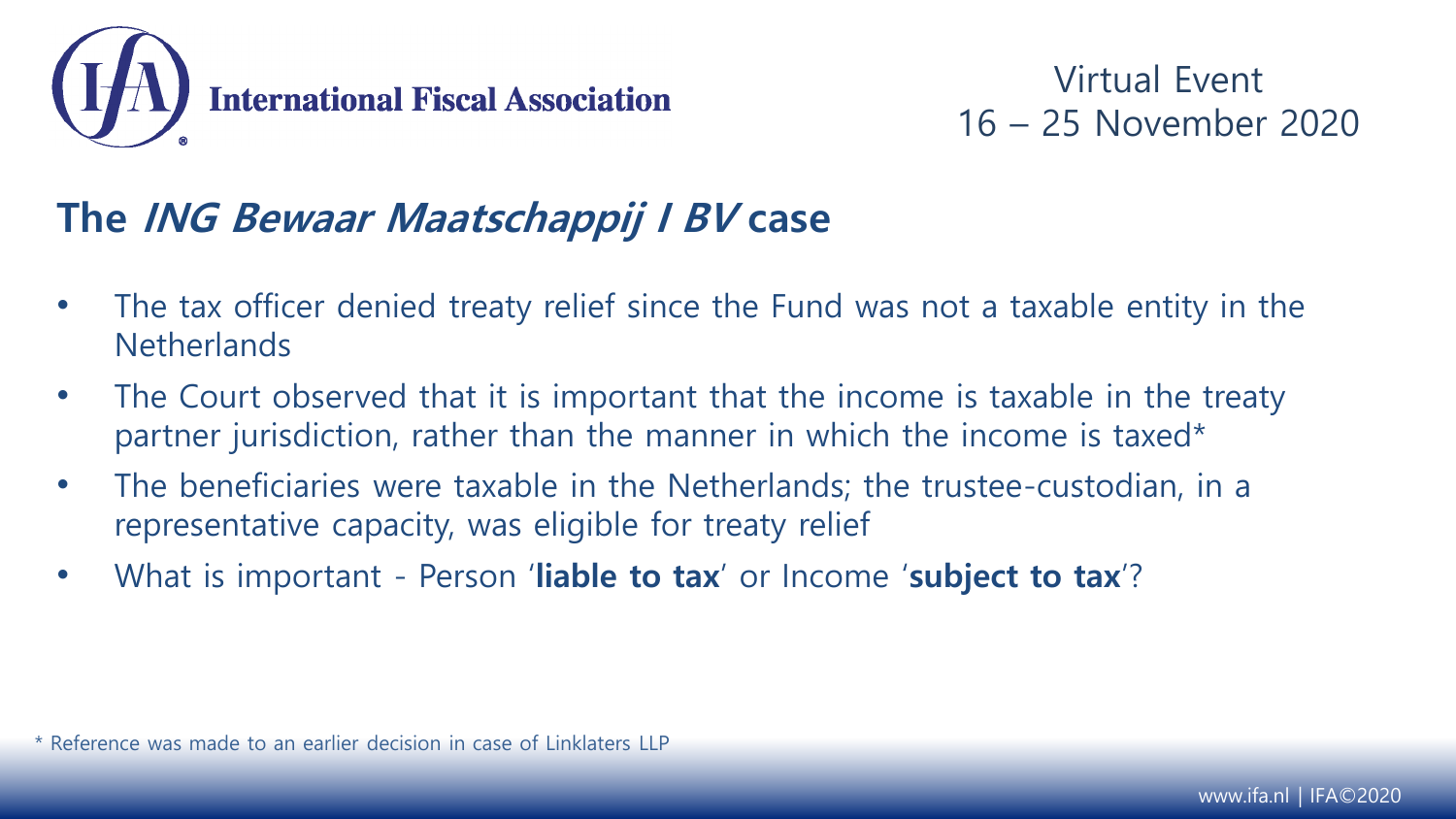

## Developing/middle income country interests – recent developments

www.ifa.nl | IFA©2020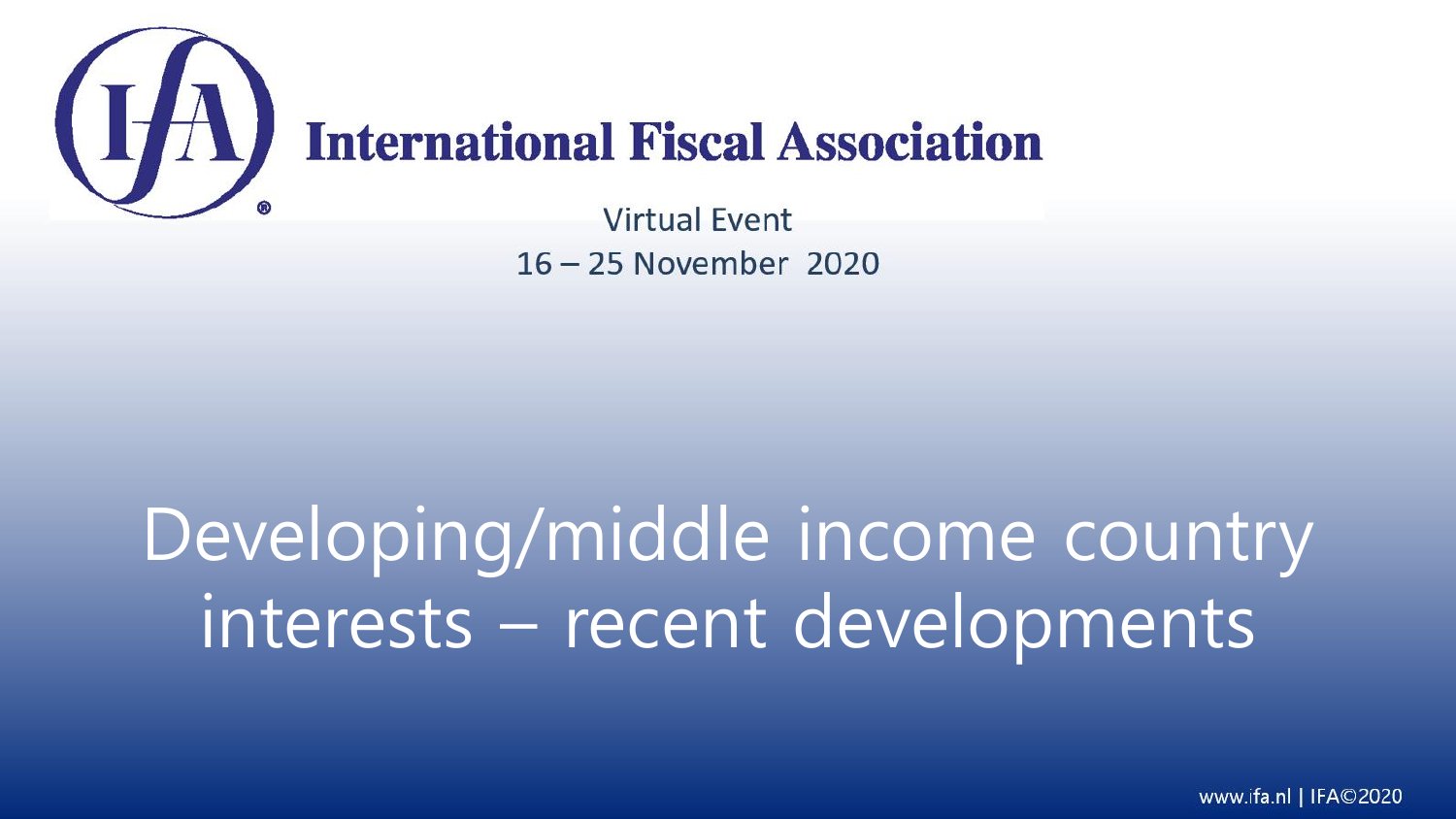

#### **Taxation and developing/middle income country interests**

- Developing countries and use of withholding taxes to assure minimum taxation
	- Countries implementing WHT and/or DSTs to assure tax revenues from digital economy
	- UN Model Treaty with source taxation on royalties/intangibles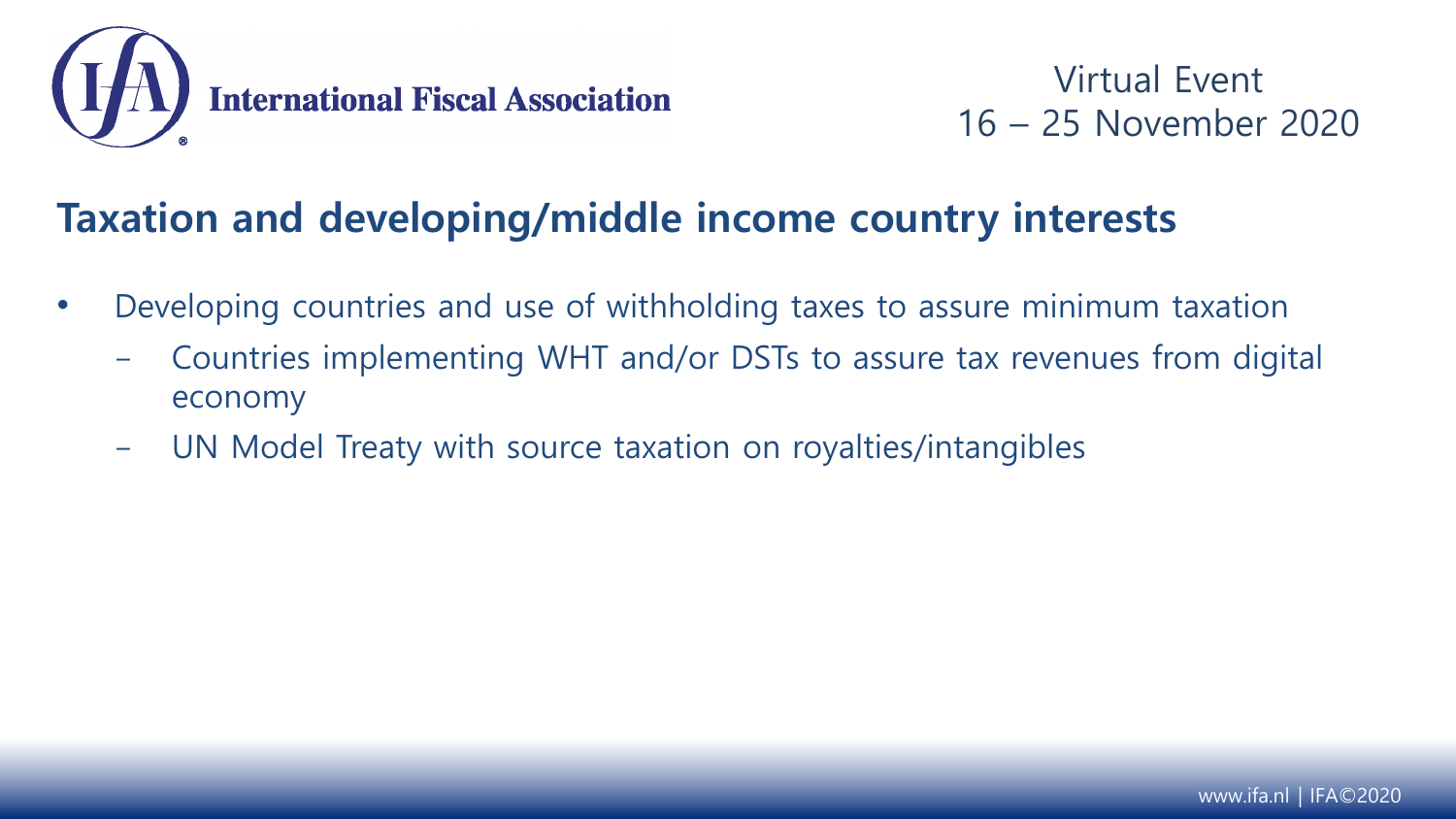

#### **Taxation and developing/middle income country interests**

- Countries that did not sign the MLI
	- How to prevent treaty shopping if the relevant treaty is silent or insufficient to tackle it? Or if there is no match on MLI options?
	- Necessity of renegotiating each treaty to avoid treaty override due to application of unilateral measures that can cause double taxation?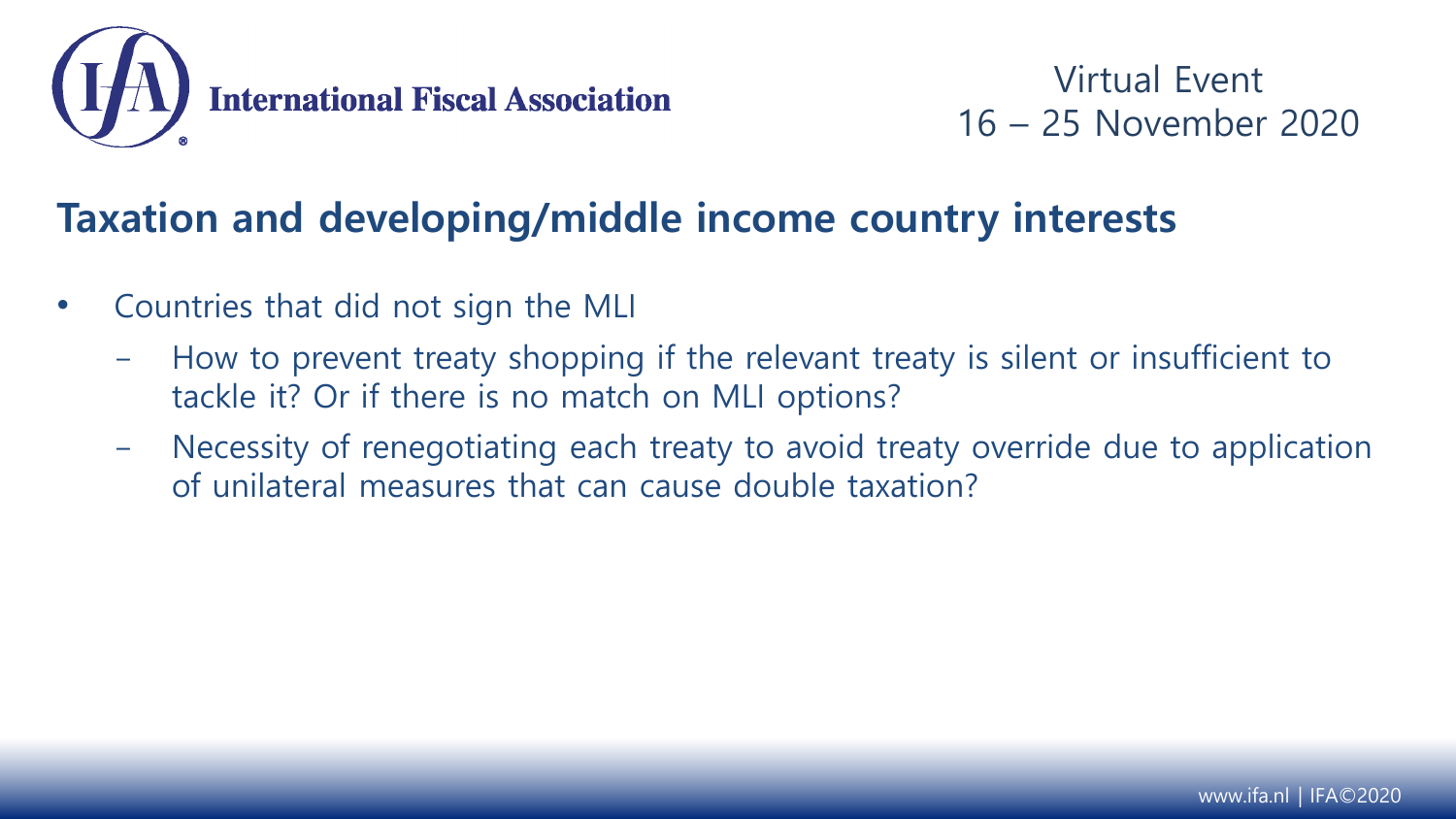

## **UN Model Draft Article 12B**

- Provides a taxing right to the source country for 'income from automated digital services'
- At the option of the taxpayer, the income to be taxed by the source country
	- On **gross** basis (proposed rate under consideration at 3% or 4%)
	- On **net** basis (deems 30% as qualified profits, based on segmented / overall profitability ratio of the beneficial owner / MNE Group)
- Next step:
	- The Committee will work to improve the Article and the Commentary
	- Which will be finalised at the 22nd Session in April 2021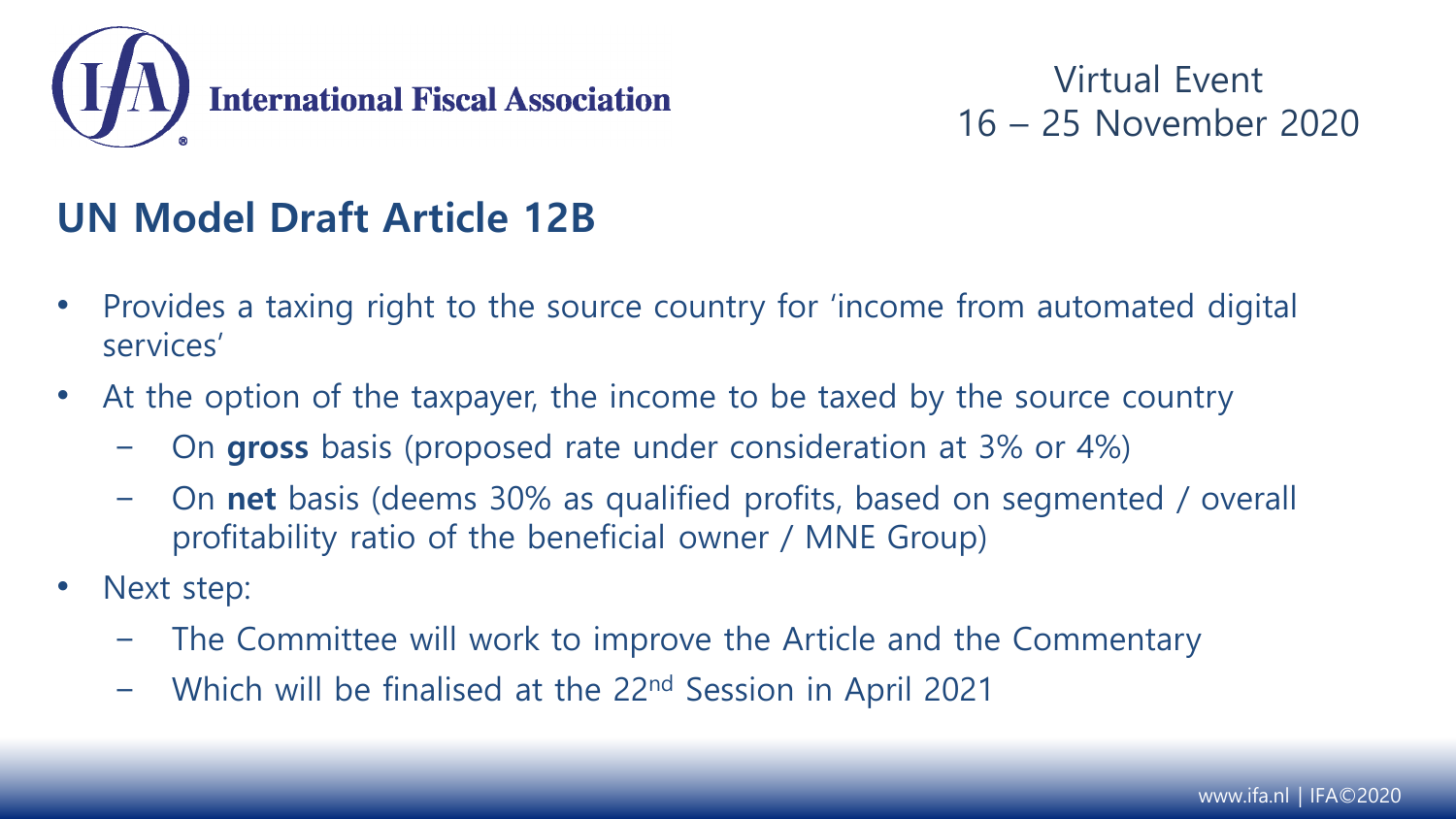

### **UN Model Draft Article 12B**

- No taxing right for CFB under Article 12B
	- Is it possible to ring-fence digital economy? Interplay with Pillar One?
- Nexus: Need for minimum threshold for global or market revenues
- Net basis taxation: Concerns on determination of beneficial ownership
- Includes payment by individuals (unlike Article 12A) practical challenges for WHT
- FTS and royalties are excluded Article 12B last in the pecking order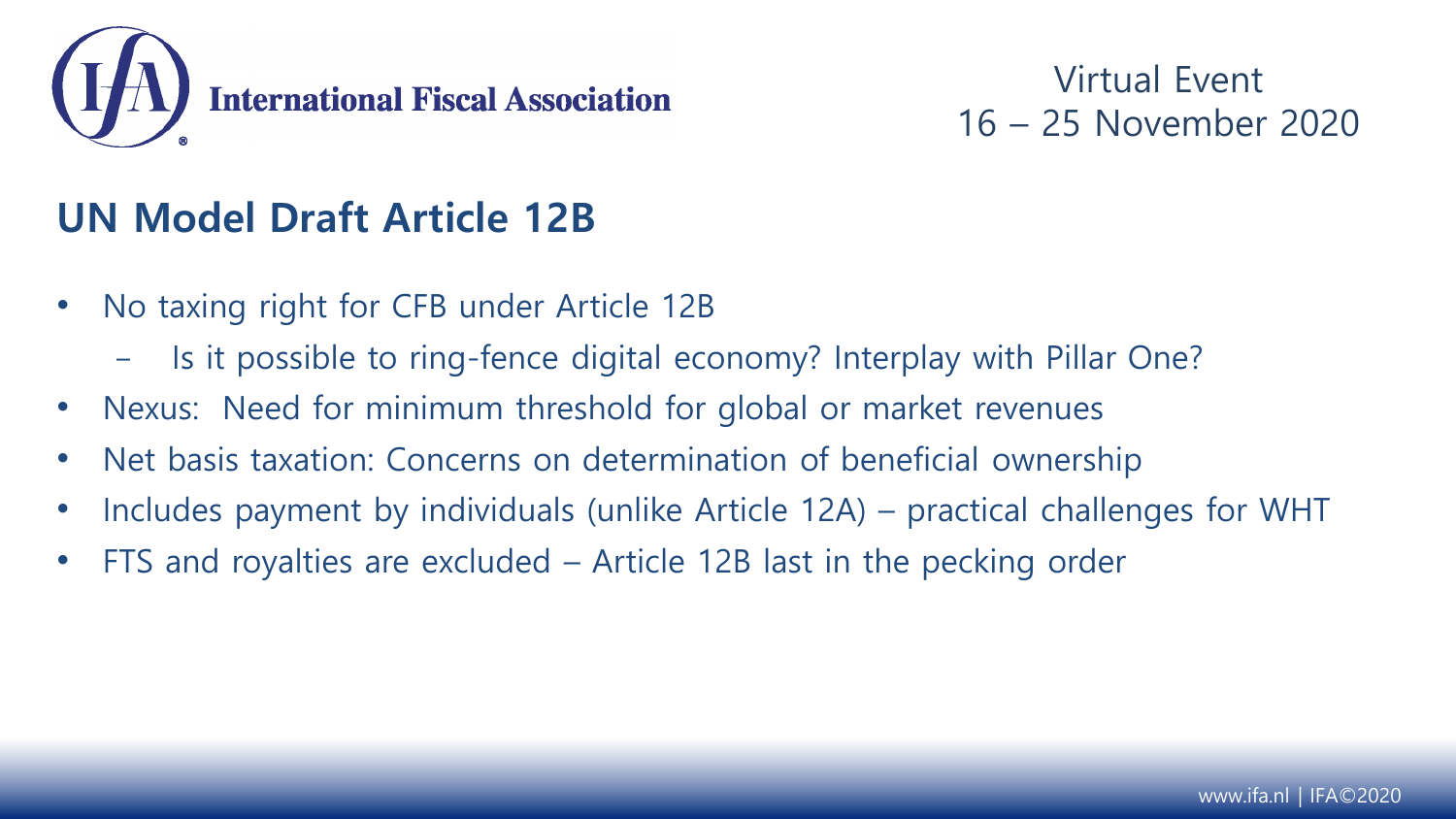

#### **UN Model Article 12 – Proposed Inclusion of Software Payments**

- Needs a clear articulation of policy principle for proposed inclusion of software payments
- Factors provided increasing level of engagement in the economic life of a state, reliance on telecom network, IP laws, etc. Sufficient for allocation of a taxing right?
- Should there be an option for net basis of taxation?
- Overlap with taxation of digital services (in Article 12B)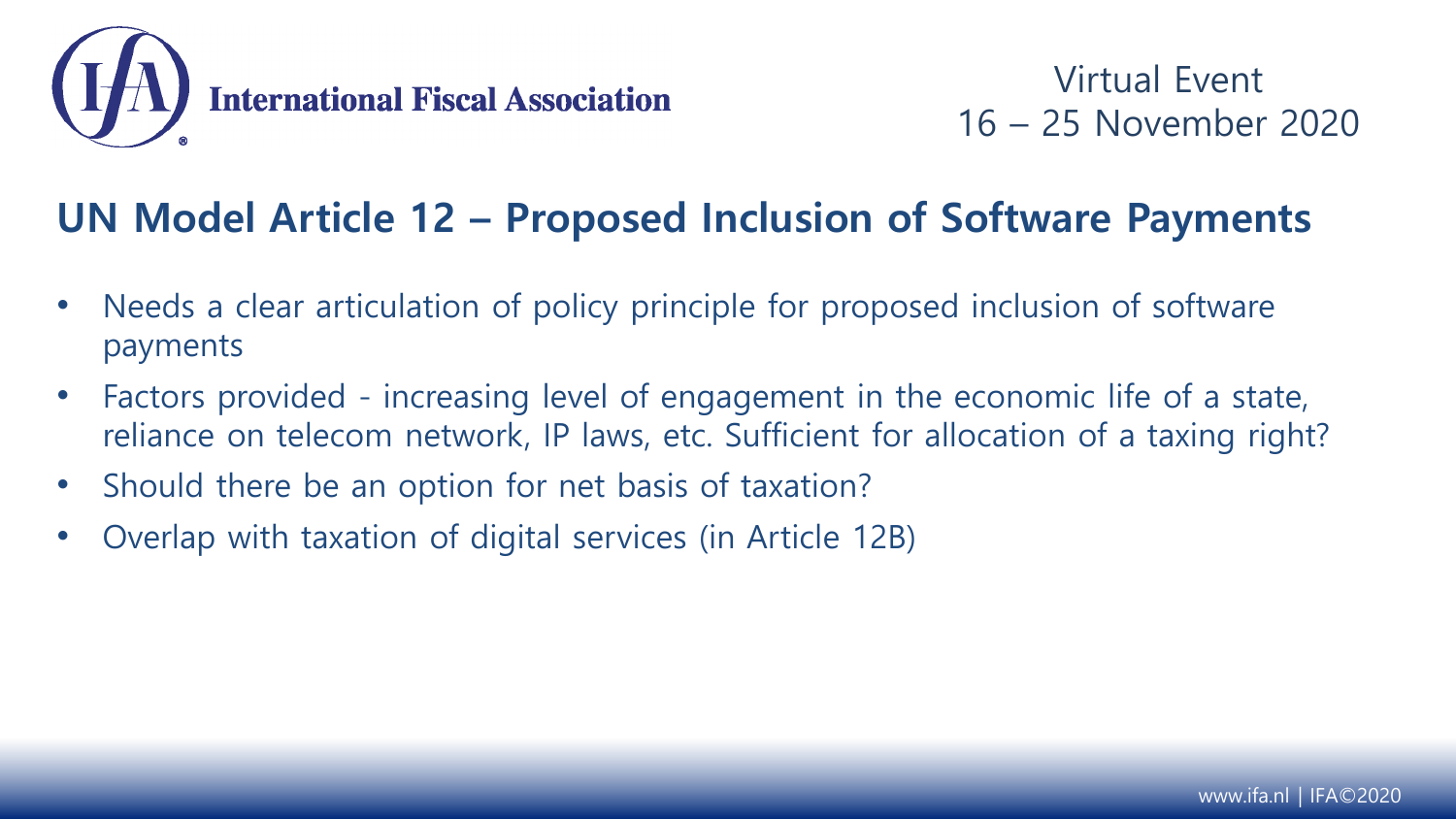

## **ATAF – Suggested Approach to DST**

- Proposes structure and legislation for consistency throughout Africa
- Minimum thresholds and a low percentage as DST is applied on gross revenue and is payable even where losses are made
- Allows group reporting by one representative entity to ease the administrative burden
- Recommends that member countries repeal DST when a consensus based international solution is achieved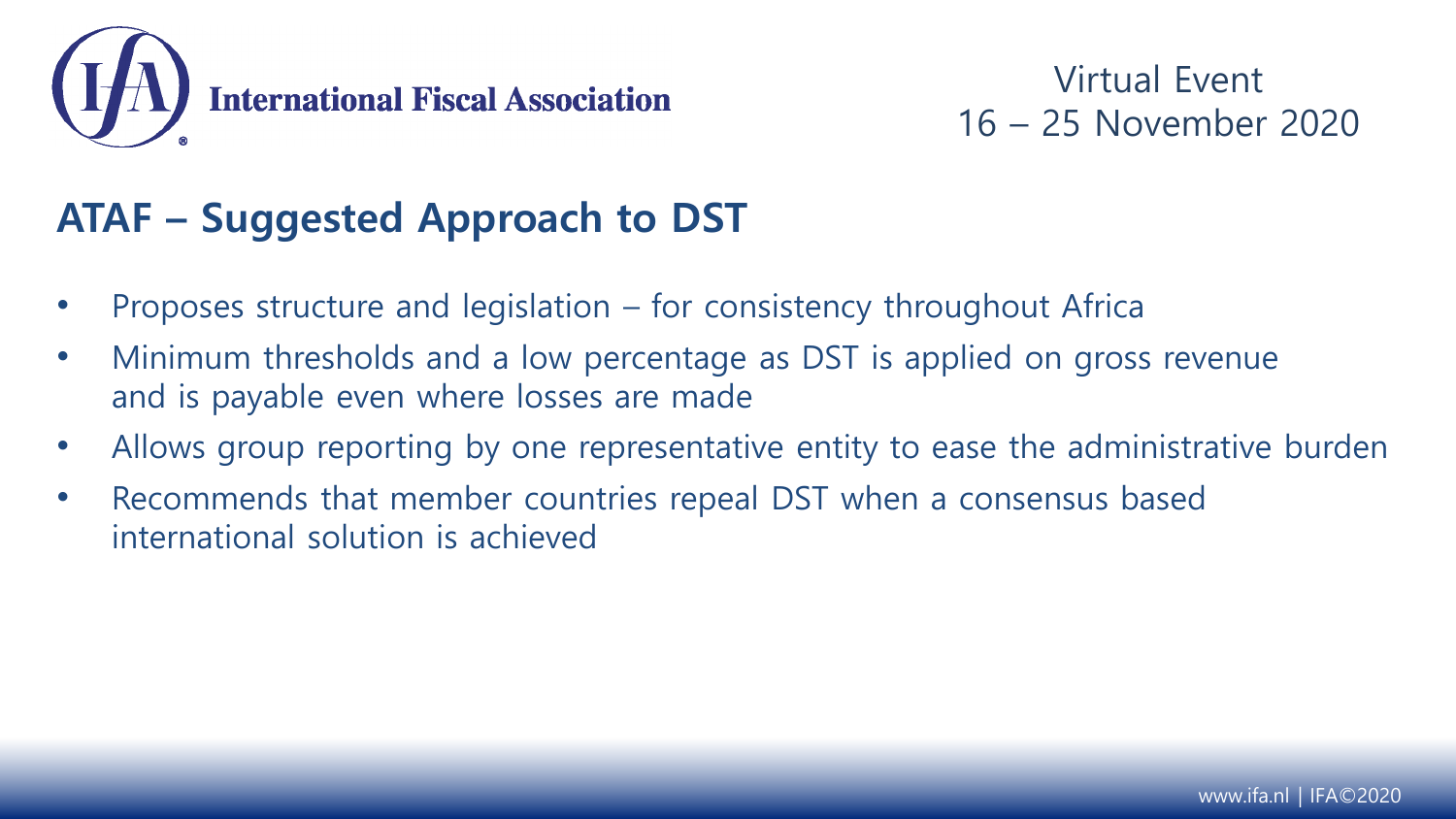

## **Voting Question 2**

Will unilateral DSTs become the norm, with the role of international organizations limited to suggesting best practice DST design?

- Yes
- No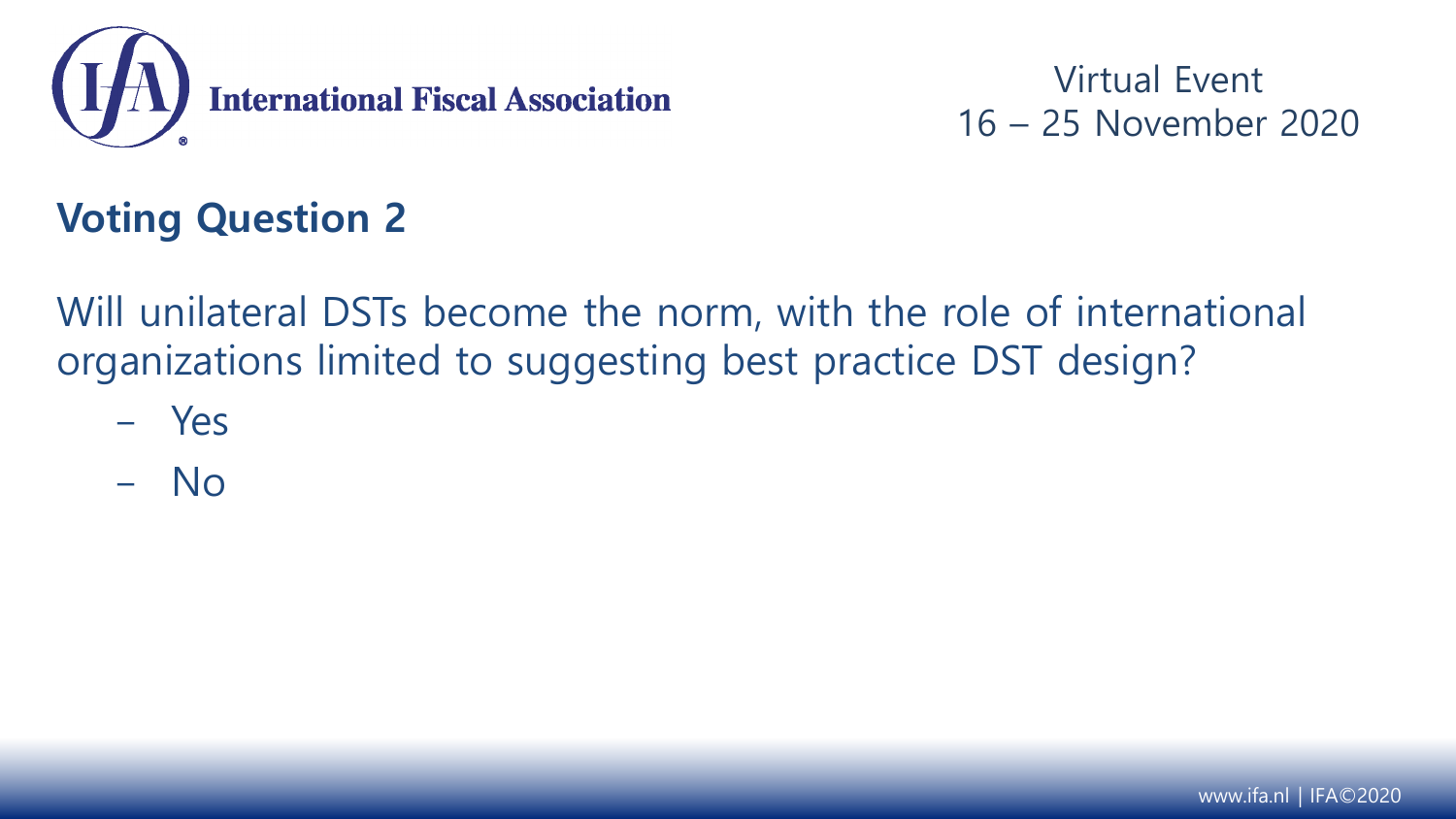

# Exchange of Information developments

www.ifa.nl | IFA©2020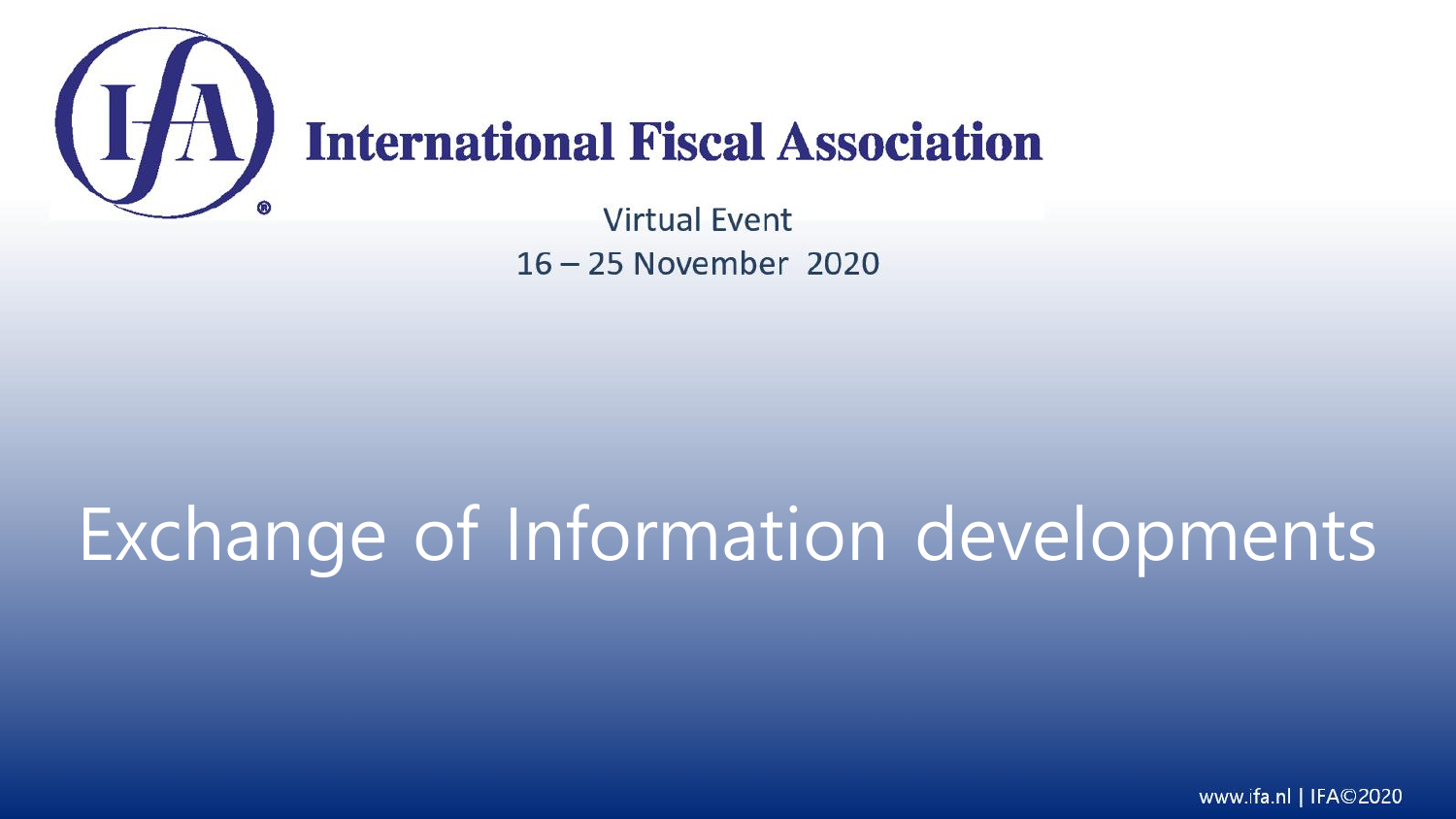

- **International standards v. taxpayers' (or holders of information) rights**
- CJEU (Grand Chamber) 6.10.2020, E. Luxembourgeois, C-245/19 and C-246/19 (audit to a wellknown Colombian singer being audited as a tax resident of Spain): clash of international tax standards and taxpayers' rights
- EOIR was built around the right of the requesting State to have access to taxpayers' information with minimum recognition of the role of the taxpayer, the person holding the information or requested State (with relevant impact on how countries such as Luxembourg reformed their domestic legislation)
- National Court decisions and case law of the CJEU have an important impact on the peer review process GF and eventually the standards
- Berlioz, C-682/15, 2017, challenged the reform of Luxembourg of its legislation on EOIR and:
	- Recognized the right of appeal of the requested person against sanctions for not providing the requested information (art. 47 EU CR: judicial review) (but did not refer to appeals of the information order)
	- The 'foreseeable relevance' of the information can be (materially and not only formally) controlled in the requested State in terms of proportionality (subject to several doubts as to the scope of that control: meaning of 'devoid of any foreseeable relevance')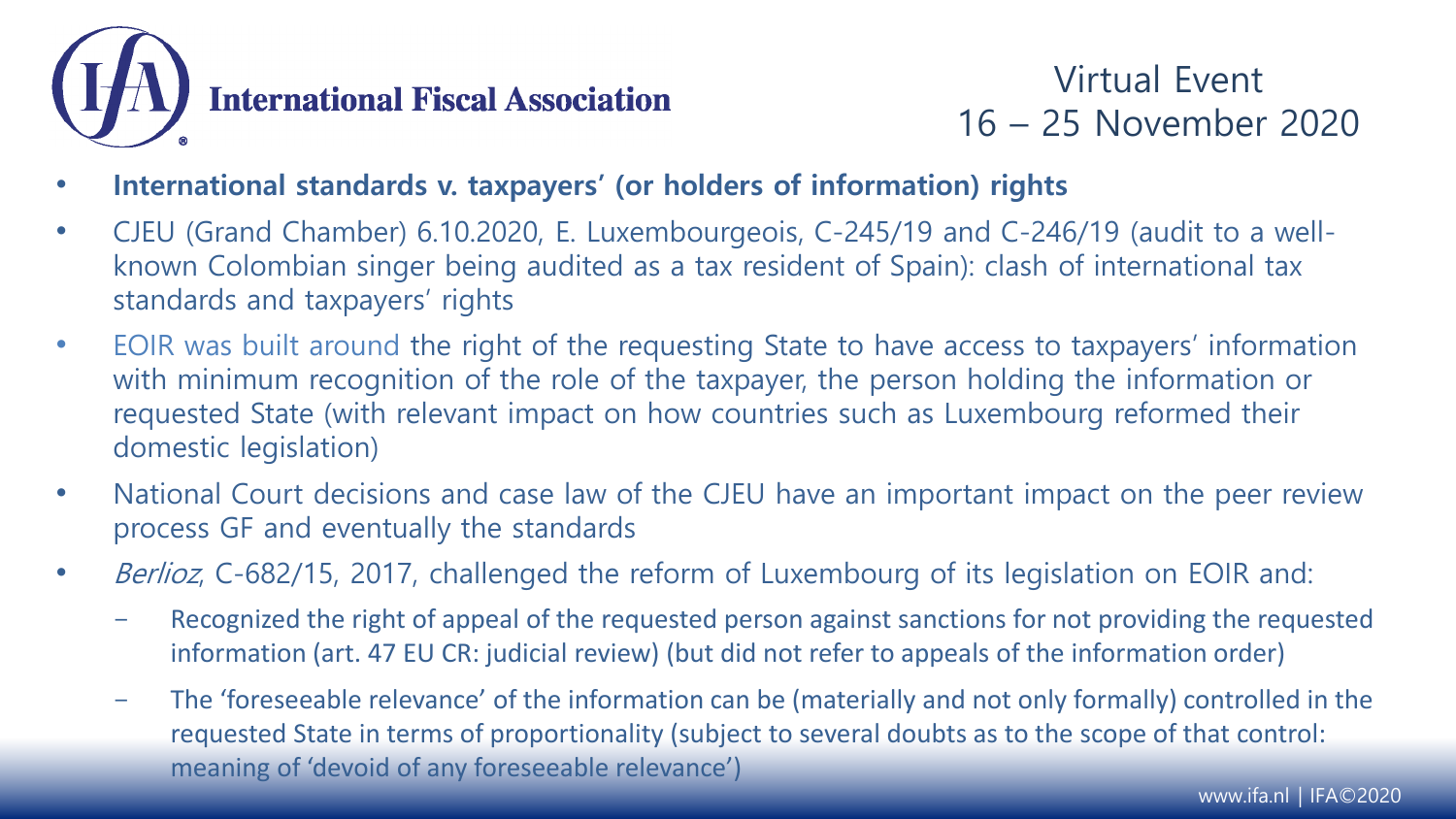

- **E. Luxembourgeois, C-245/19 and C-246/19: decision, effect for third countries**
- Addressee of an information order has the right to judicial review ('direct appeal' ex art. 47 EU CR) without waiting for a penalty to be notified or imposed
	- Same right not recognized to taxpayer (S, cf. Sabou, C-276/12: only against tax assessment in the requesting State) or third parties (C vis-a-vis Bank)
	- But recognizes that EOI can affect the 'right of private life' and 'protection of personal data' (art. 7, 8 EU CR) (new addition)
- Clarifies *Berlioz*: a request that refers to 'any relevant relevant contract' (without being more specific) in relation to the taxpayer in the relevant period, in the context of a request that explains the specific procedure taxpayer, person having the information and years under audit is not 'devoid of foreseable relevance' (contrary to national Lux courts which concluded otherwise)
- Relevant for non EU Countries? Are taxpayers' rights relevant in other situations of definition of international tax standards or interpretation or application of tax treaties? Time to take rights seriously?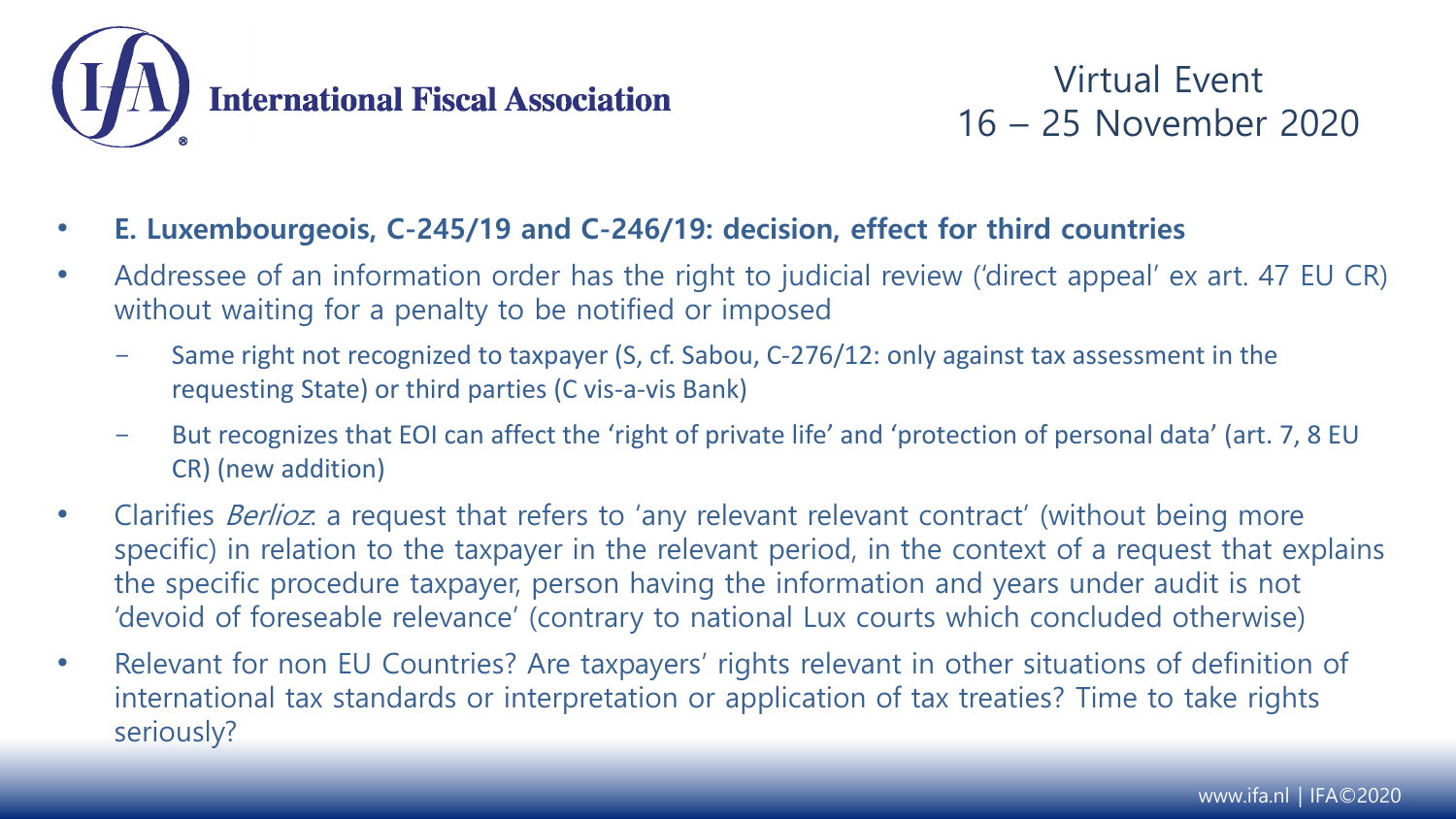

## Dispute resolution developments

www.ifa.nl | IFA©2020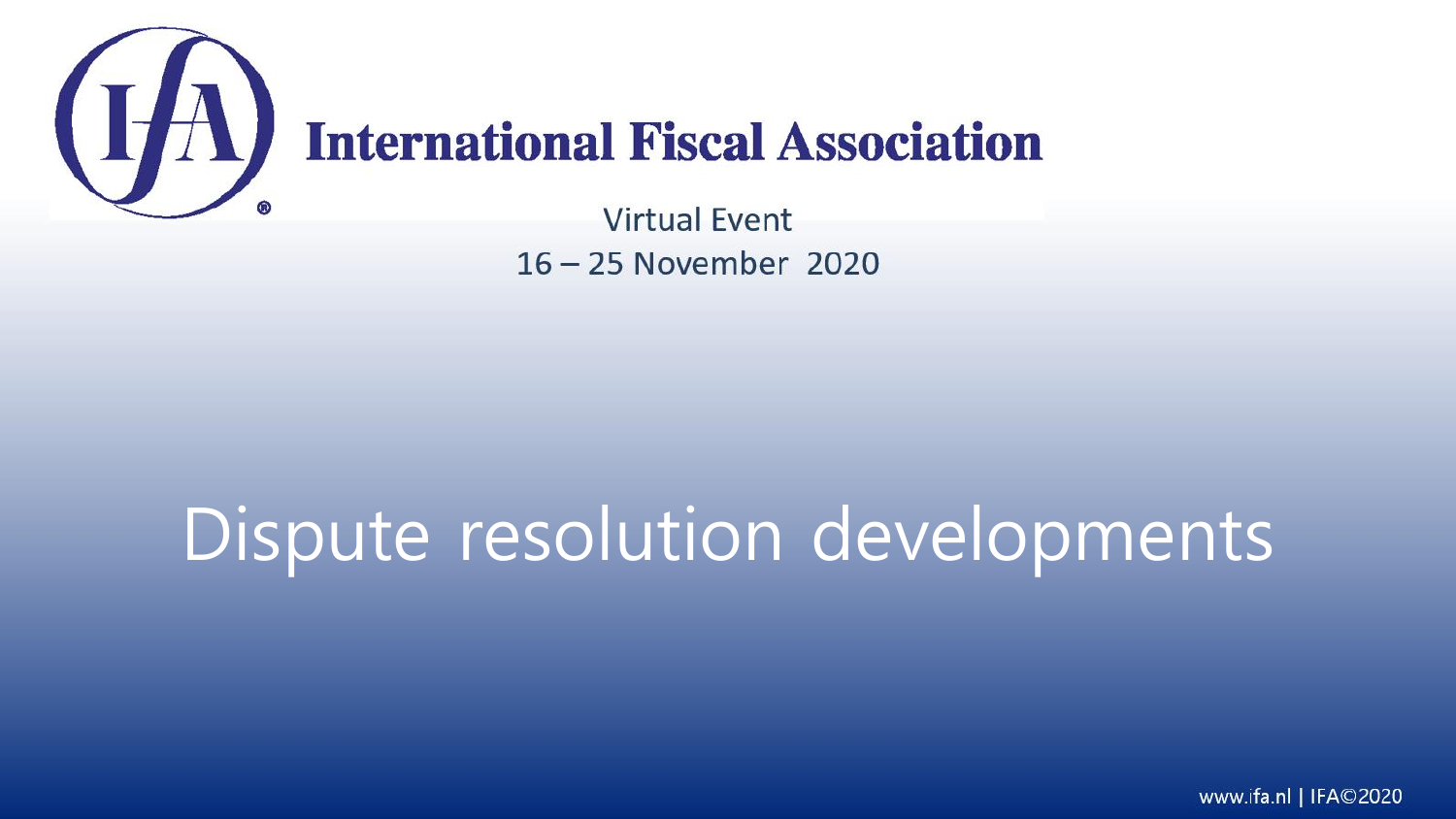

#### **Treaty dispute resolution and countries that do not accept arbitration**

- While more countries have been adopting arbitration to solve disputes on tax treaties via MLI or bilaterally
- There are countries that do not accept arbitration in tax matters
	- So, international tax disputes have been decided by local courts
	- Oftentimes local courts adopt interpretations that are not in line with Model Treaties or international interpretations, nor take into account the opinion of the other country
	- Local court decisions on tax treaties may result in double taxation? If so, can this be considered a treaty override?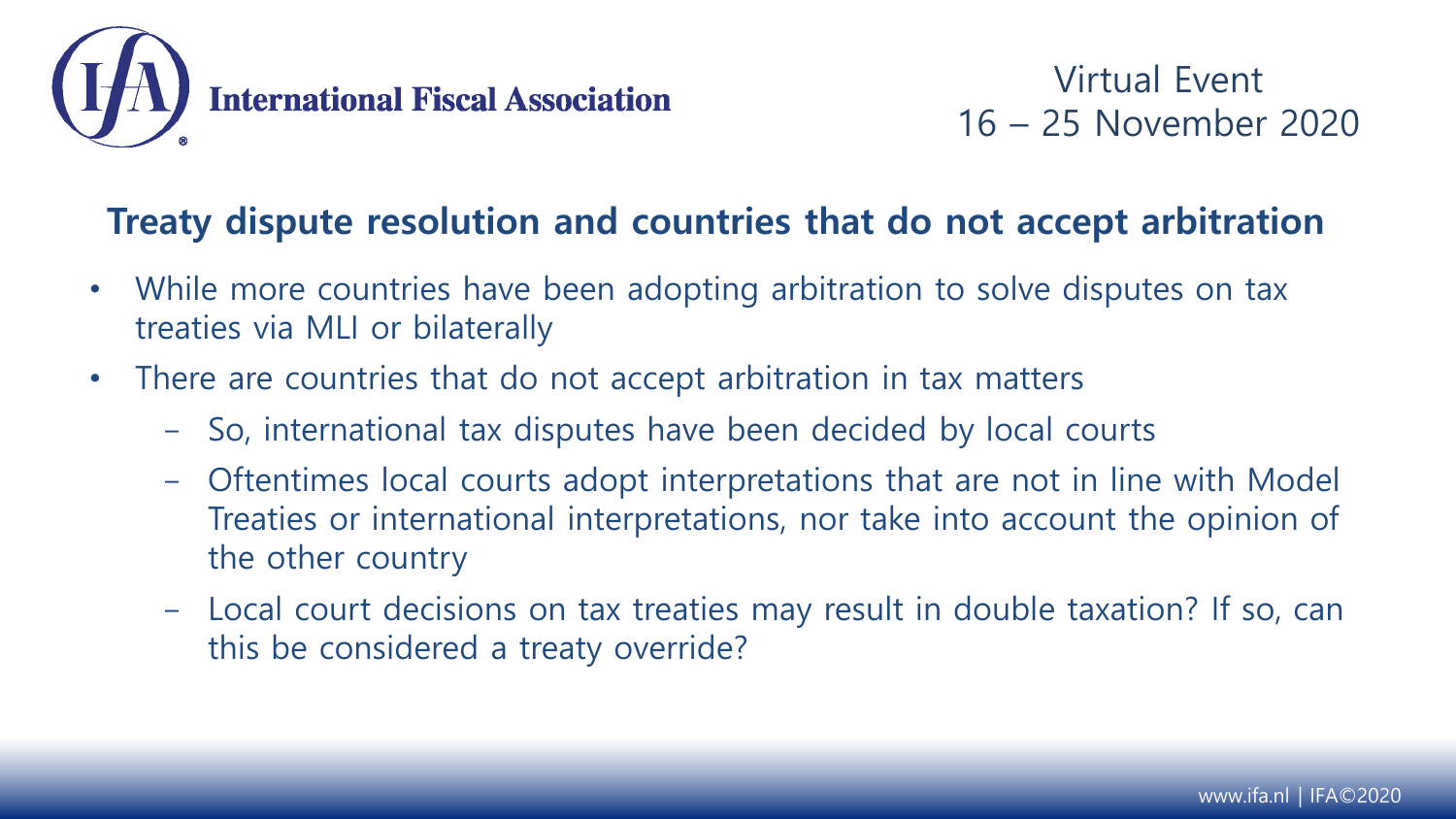

### **Dispute resolution – Vodafone arbitration and Indian BITs**

- Who are the parties concerned?
- What is the transaction?
- Arbitration Court held India's action to be in breach of 'fair and equitable treatment' provided in the India-Netherlands BIT
- India is not a member of ICSID Convention and hence, enforcement of the arbitral award - a challenge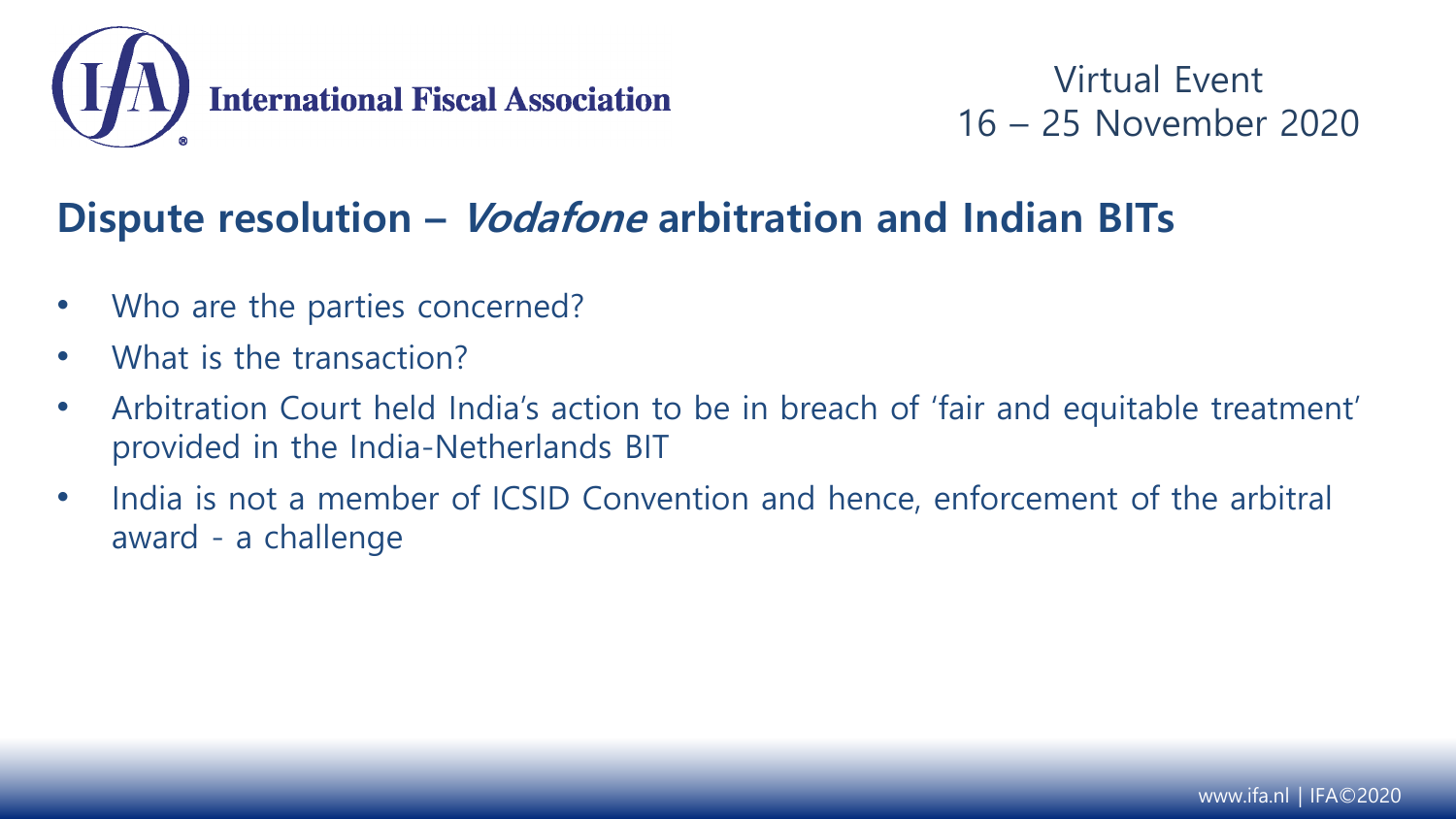

### **United Nations arbitration update – June/July 2020**

- Article 25 and supplementary / alternative means including mediation
- Revisit commercial treaties
- Is another layer of arbitration or the like for the transfer pricing aspect of digital intangibles (Pillar 1) even conceivable?
	- What that would mean for resolving disputes?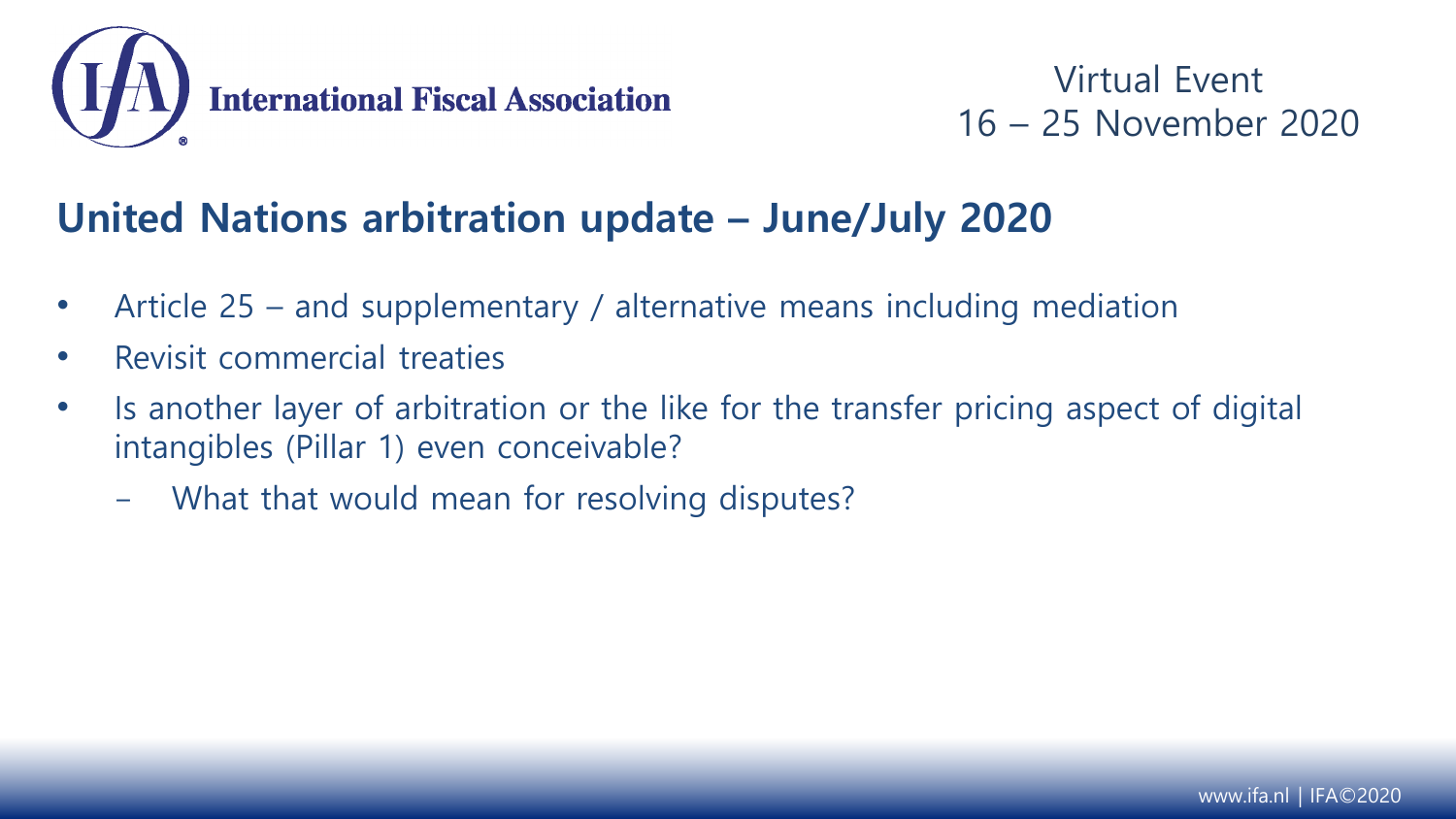

**Virtual Fvent** 16-25 November 2020

# Fiscal versus tax policy in Covid-19 times

www.ifa.nl | IFA©2020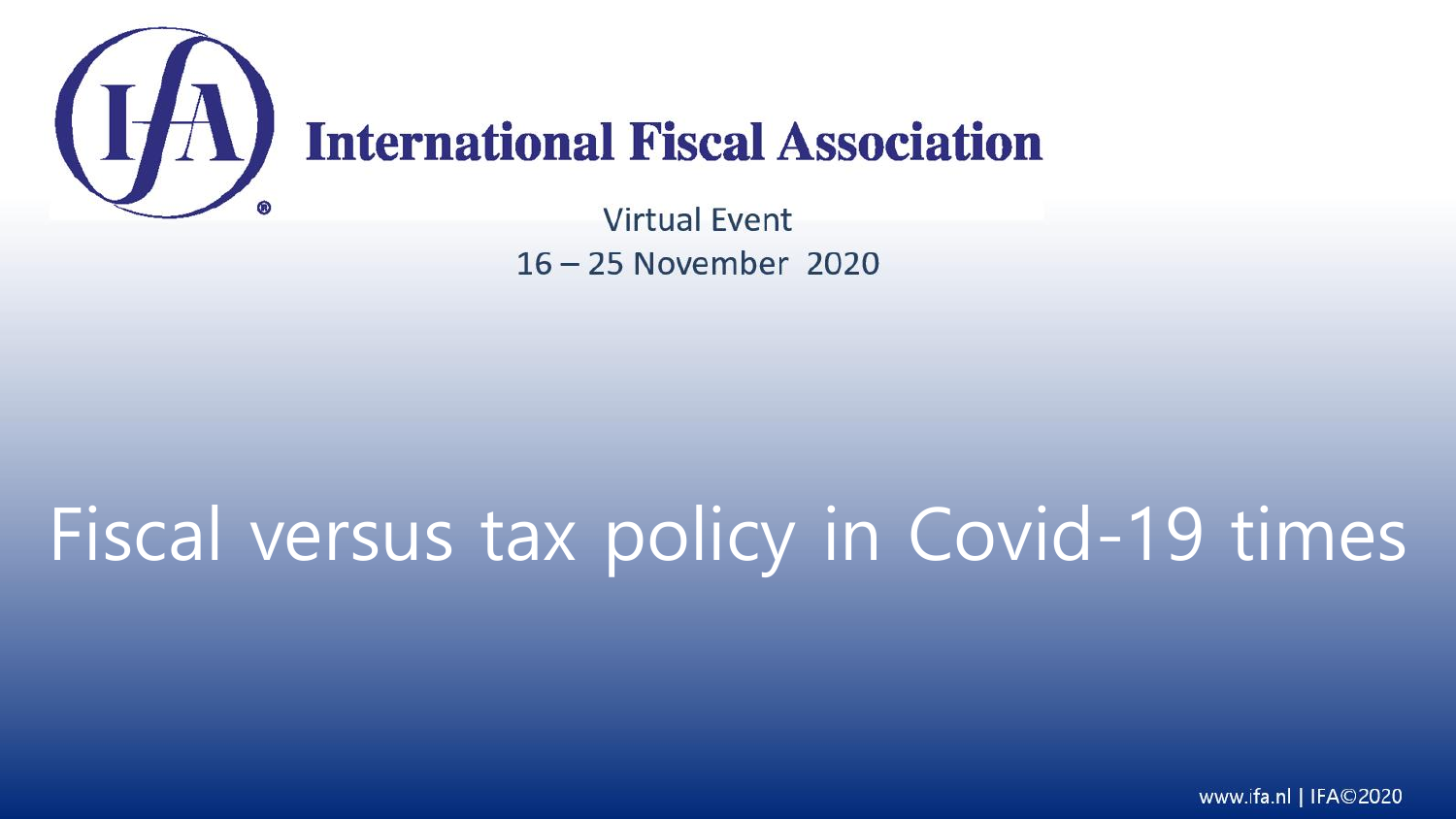

- Using the tax system as a benefit delivery systems (e.g., US NOL rules)
- Stresses on tax administration and implications for international accommodations among tax authorities, countries' experiences and implications for business organization and tax accountability
- Illumination of typical perceptions of markers of tax jurisdiction: Countries' accommodations of itinerant presence (individuals and corporations), PEs, "carry on business IN" a place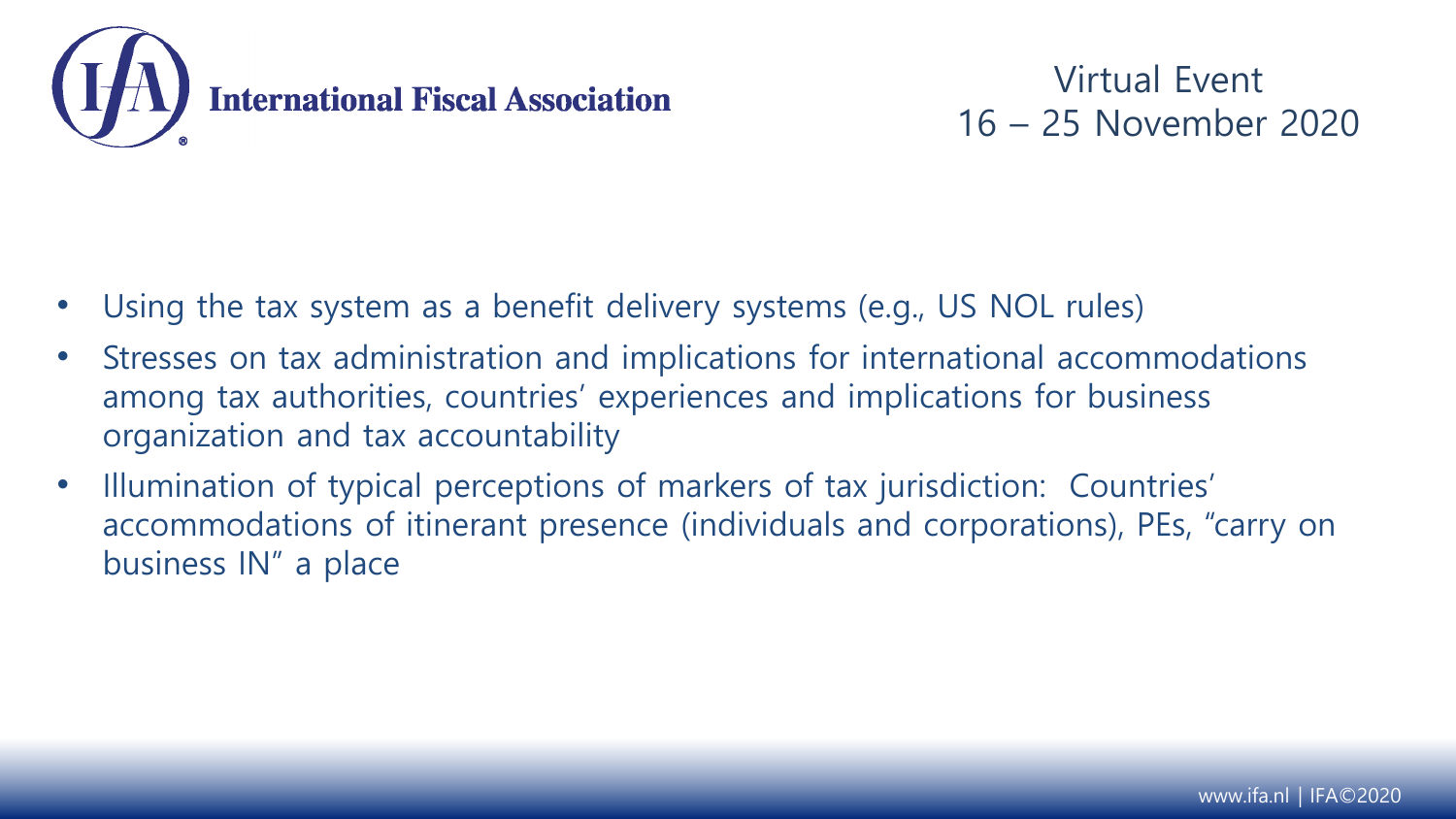

- Illumination of fiscal unity of multinationals where adopted legal constructions matter even less fiscally because "everything happens from home" – the fiscal significance of private law formalities and the "formulation" of income allocation, tax reporting
- Many countries will want to tax the multinationals that are doing well but give tax relief to smaller/local companies to survive Covid-19 – how can they discriminate? A super-profits tax for companies?
- No bail-outs for companies using tax havens punishment for past tax sins